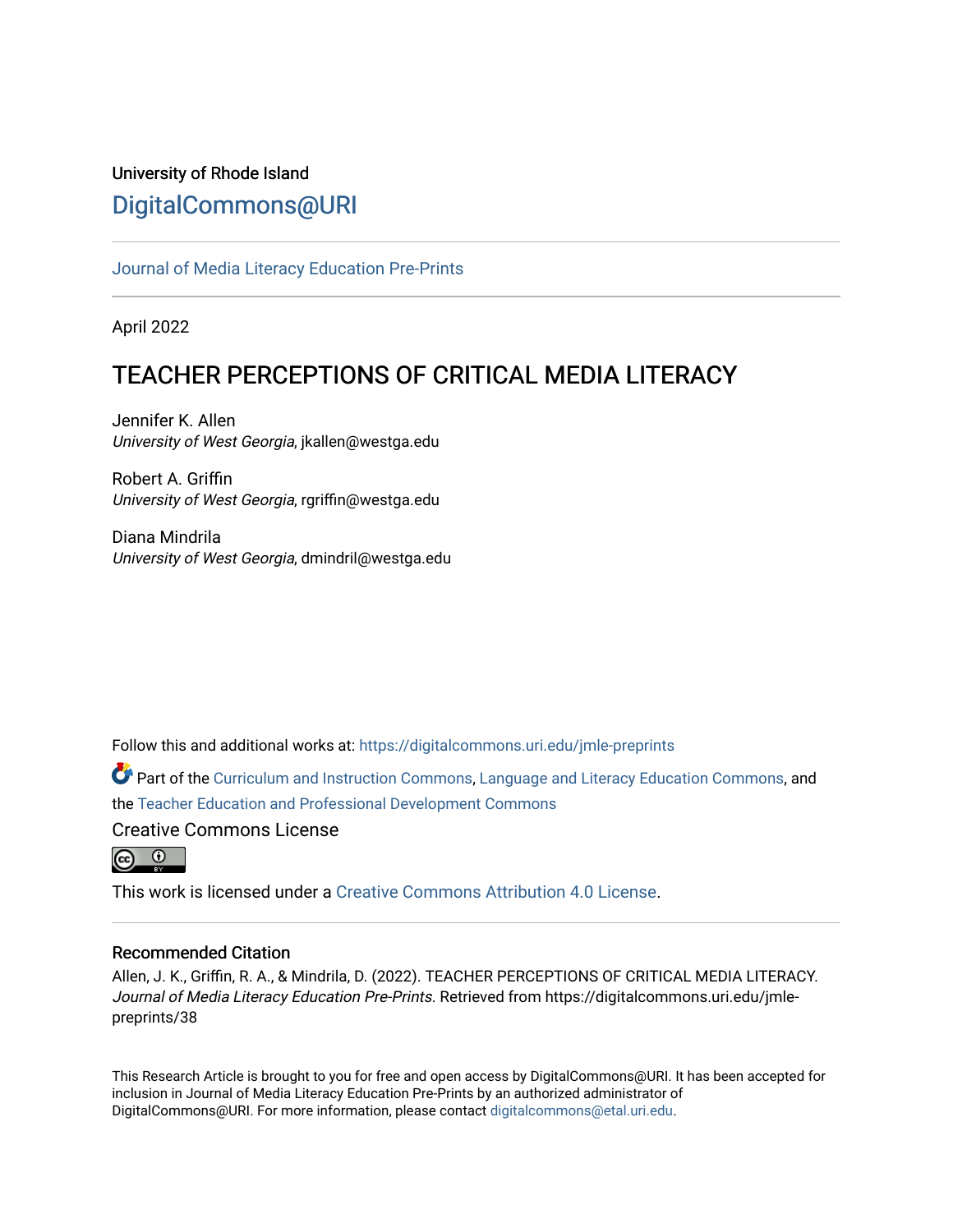#### **Abstract**

Critical media literacy (CML) is vital for students to navigate the current proliferation of misinformation and disinformation. Despite what is known about the influence of teacher beliefs on classroom practice, little research to date has looked at what teachers perceive about the importance of CML. The researchers administered a survey to teachers throughout the U.S. ( $N =$ 362) on their perceptions of the importance of teaching CML as part of their instruction. Using quantitative methods, the researchers found CML as the primary factor underlying the survey data and a strong awareness of the importance of teaching CML to students. While years of teaching experience, subject areas, being a primary, elementary, or middle school teacher, geographic area, and being politically conservative or progressive were not significant predictors of CML factor scores, three covariates showed significant differences—gender, educational level, and being a high school teacher. Implications for teacher education programs and professional learning initiatives and other suggestions for improvement are included in the discussion.

*Keywords*: critical media literacy, teacher perceptions, teacher beliefs, disinformation, misinformation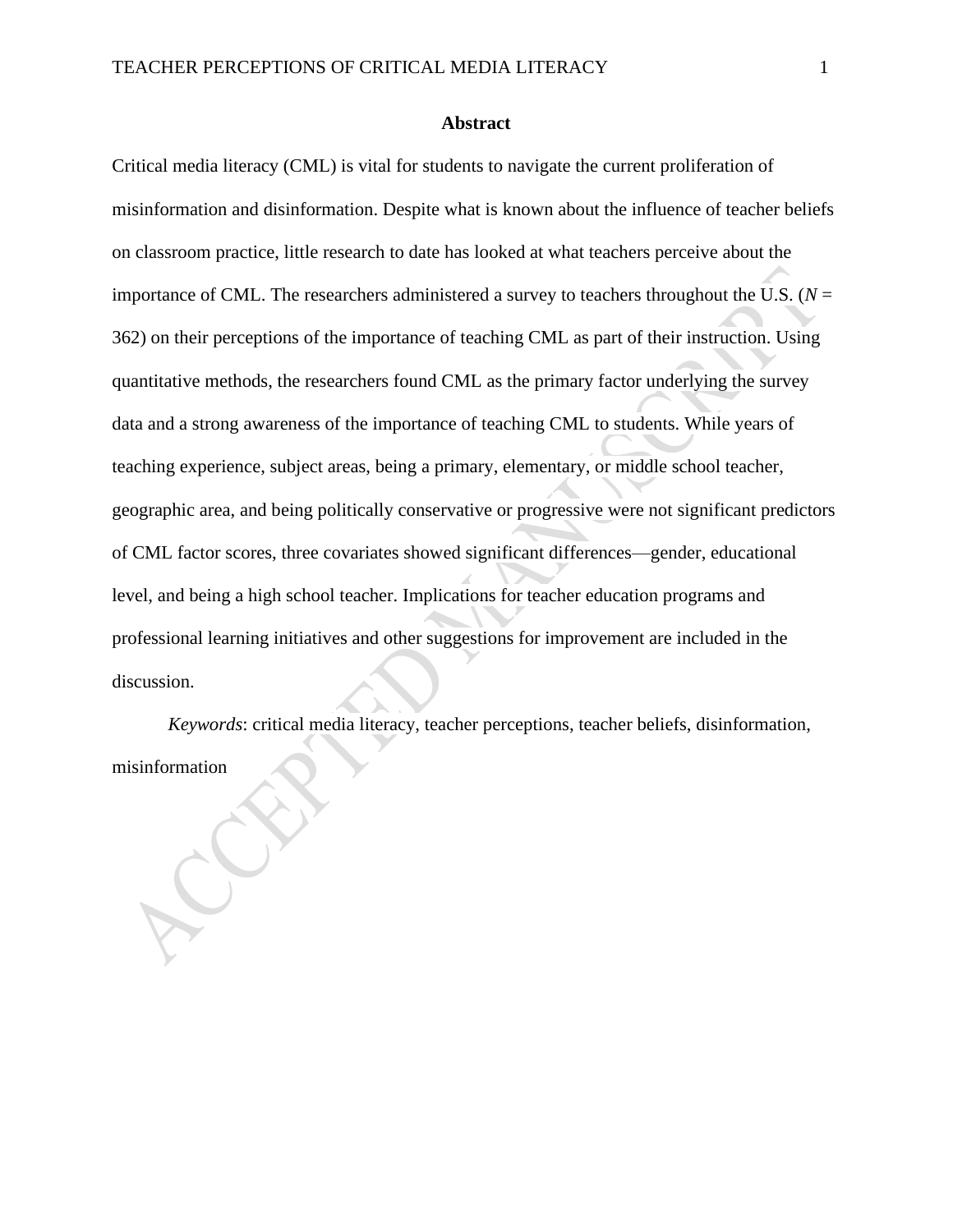#### **Discerning (Dis)information: Teacher Perceptions of Critical Media Literacy**

Not long ago, my friend and I (first author) were in the middle of a text exchange about our worries related to the COVID-19 pandemic. She must have sensed my high level of anxiety because she sent me an adorable video clip followed by a message that said, "Did you know that watching a beaver eat lettuce can lower your stress level by 17%?" And for the next minute or so, I found myself mesmerized by the most delightful scene of a beaver munching on lettuce leaves. Feeling slightly incredulous about my friend's wellness tip, I replied, "Where'd you get that fact?" While I certainly doubted the validity of her statement, the 17% seemed so precise and specific that I admittedly found myself wondering if maybe there was some truth to her statement. The usual skeptic, I surprised myself by being even the slightest bit gullible. Imagine my embarrassment when my friend replied, "I made it up. LOL."

This dialogue exchange got me thinking about discerning fact from fiction and how easy it is to be fooled by the misinformation that pervades the Internet and social media. I began pondering the fact that I, an associate professor with a Ph.D. in literacy education, had questioned for at least two seconds if I could reduce my stress level by simply watching a video of an adorable beaver eating lettuce. The experience made me chuckle a little—and admittedly terrified me a bit—and in the days and weeks that followed, I began to ponder just how easy it is in this age of information overload to be duped by disinformation. If I, an adult with two advanced degrees in education, could almost be fooled by a simple and well-intended text message from a friend, then how easy would it be for others to be fooled as well? My musings eventually led to a conversation with my colleague (second author), and we began digging deeper into the Common Core State Standards (CCSS) to determine how much priority is placed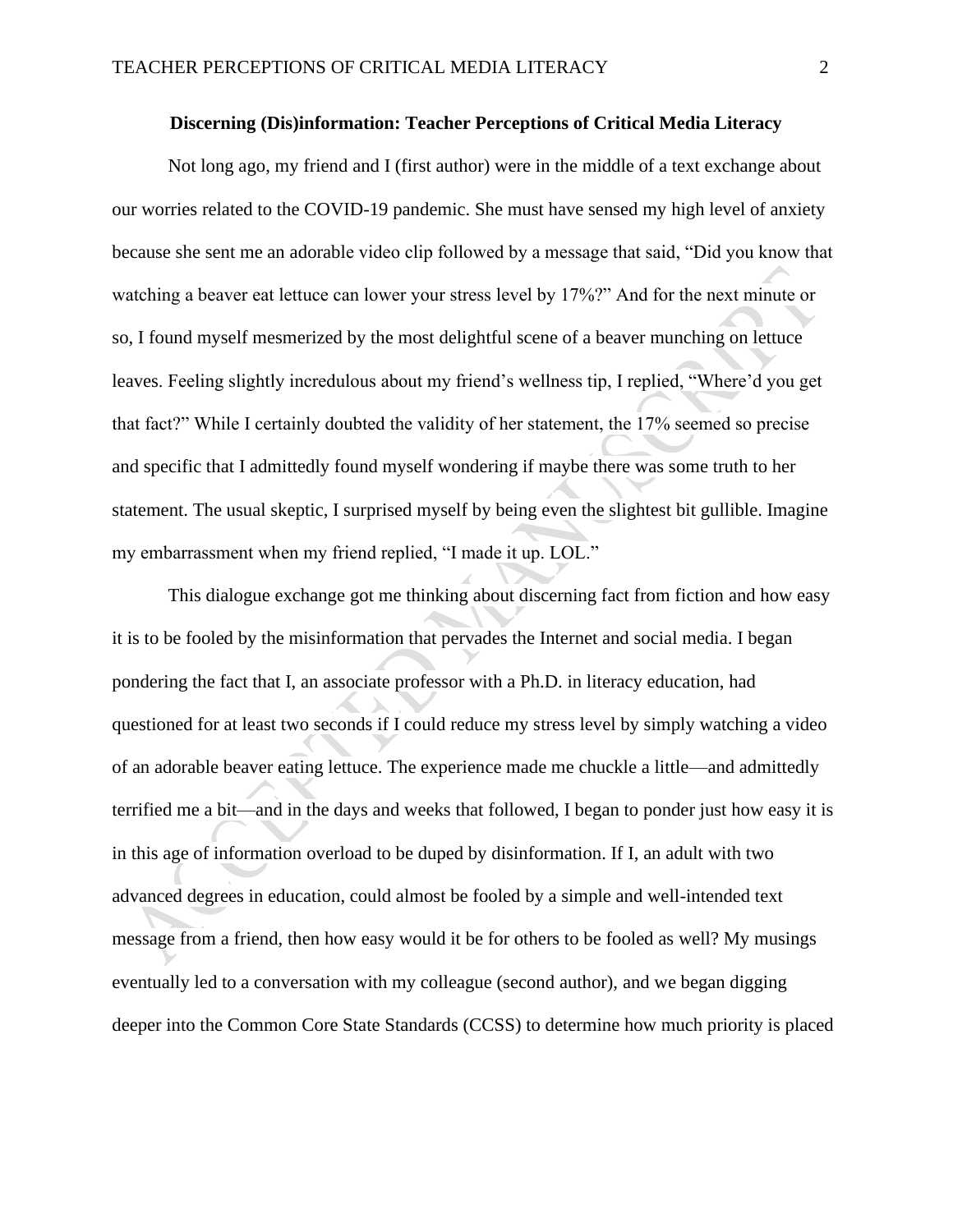on critical media literacy (CML) and how much attention teachers might be devoting to helping students decipher fact from fiction in the (dis)information era.

We discovered that concepts relating to critical literacy, and by extension CML, are present in the CCSS even as early as kindergarten, where the seeds for CML should be planted and continue to expand and deepen as students progress through the grade levels. One standard, for example, requires young kindergarten learners to "identify the reasons an author gives to support points in a text" (CCSS.ELA-LITERACY.RI.K.8) and becomes more refined in the upper elementary grades where the focus deepens asking fifth-grade learners to "explain how an author uses reasons and evidence to support particular points in a text, identifying which reasons and evidence support which point(s)" (CCSS.ELA-LITERACY.RI.5.8).

In the middle grades, students are asked to "trace and evaluate the argument and specific claims in a text, distinguishing claims that are supported by reasons and evidence from claims that are not" (CCSS.ELA-LITERACY.RI.6.8) and "delineate and evaluate the argument and specific claims in a text, assessing whether the reasoning is sound and the evidence is relevant and sufficient; recognize when irrelevant evidence is introduced" (CCSS.ELA-LITERACY.RI.8.8), while high school students are asked to "delineate and evaluate the argument and specific claims in a text, assessing whether the reasoning is valid and the evidence is relevant and sufficient; identify false statements and fallacious reasoning" (CCSS.ELA-LITERACY.RI.9-10.8). This example standard highlights an important shift in thinking about authors and their reasoning that occurs at the middle grades level, where the focus turns from simply identifying and explaining reasons that support the stance an author takes to being aware that arguments and claims presented by authors are not always well supported and in fact at times might be false.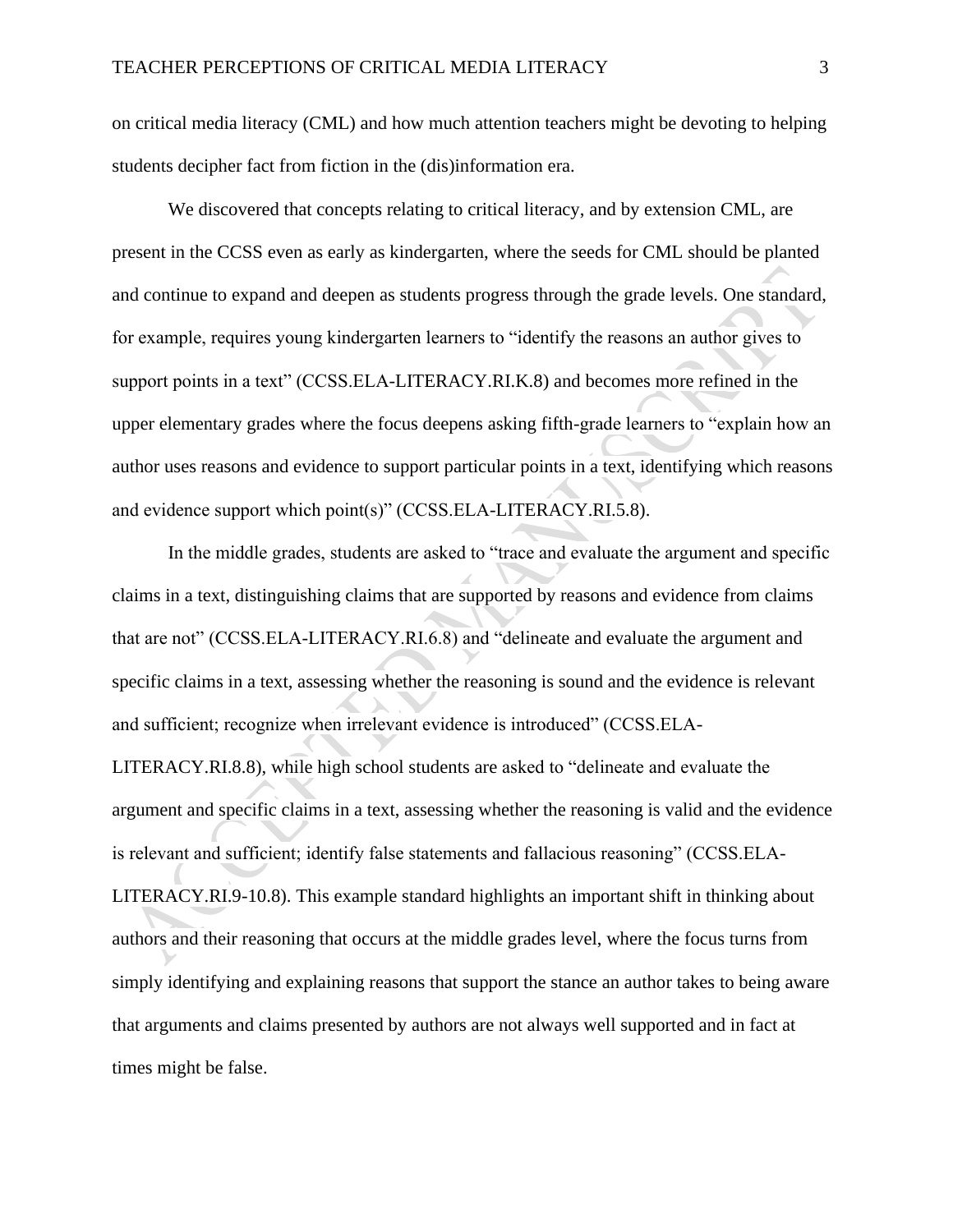This unfolding emphasis on CML across grade levels in the CCSS is well placed, particularly as technology continues to pervade all aspects of our lives. Educational technology has also boomed over the past decade, with schools relying more and more heavily on digital tools and the Internet to enhance learning (Hol & Aydin, 2020). As a result of our increasing reliance on digital technology over the years, K–12 students spend more time engaged with digital texts than with print texts, and this has become even more true due to the COVID-19 pandemic (Flores-Koulish & Deal, 2008; Sparks, 2021). Because students are inundated with online media both inside and outside of school, they are more likely to frequently encounter misinformation or "fake news," which serves to "ignore, twist/misrepresent, or invent facts" (Ireland, 2018, p. 123). The old-fashioned fake news, which used to be confined to the printed tabloid magazines sold mostly in stores, has morphed over time and is now more accessible and believable than ever, making it hard to discern the lines between information, entertainment, and intentional deception (Goering & Thomas, 2018; Ireland, 2018). Due to advances in communication technologies that allow us to send, receive, and process information more efficiently, false information now has a greater reach and can travel faster than ever before (Nyhan, 2021). Because misinformation is so readily woven into the same online spaces where accurate information exists, any engagement with online media makes students susceptible to blindly trusting online (mis)information and readily accepting a potentially biased agenda (Korona, 2020).

For students to thoughtfully consume and create media, teachers must create classroom spaces where students learn how to critically evaluate online texts (Flores-Koulish & Deal, 2008; Korona, 2020). Teaching students to read, write, question, and understand multiple forms of media must have a place in classroom instruction (Gainer et al., 2009). Yet, CML is an area that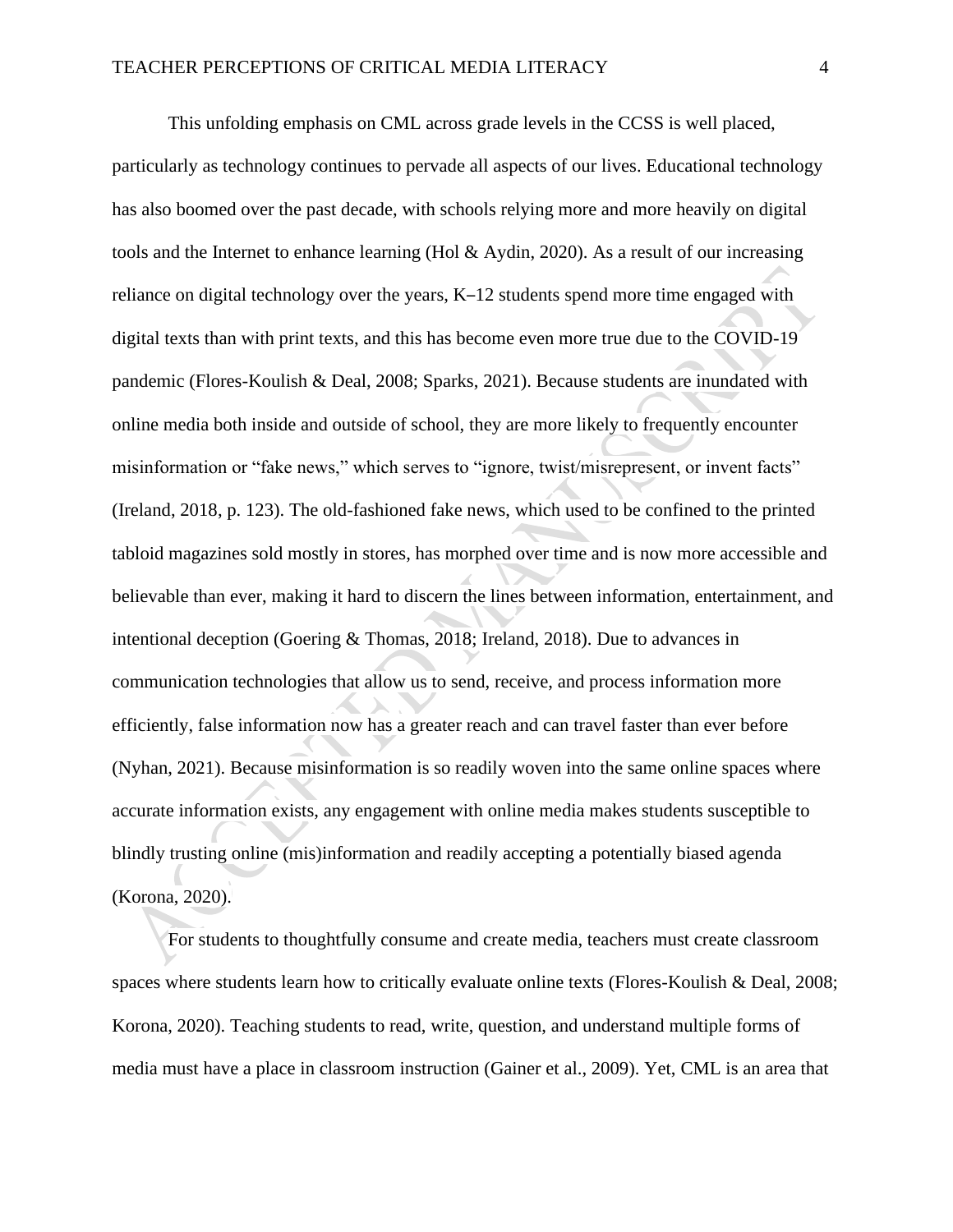has historically lacked official guidance (Scharrer, 2003) and remains largely overlooked in the curricula despite its importance (Torres & Mercado, 2006). Moreover, teachers report not having detailed knowledge of CML (Akar-Vural, 2010; Robertson & Hughes, 2011), while others have highlighted the absence of CML in teacher education programs (Marlatt, 2020; Share et al., 2019; Torres & Mercado, 2006). This is significant because a teacher's orientation to specific academic content historically has been found to correlate with instructional practices (Kagan, 1992). Decades of research suggest that teacher beliefs and perceptions influence their instruction and thus impact student learning and performance (Bandura, 1993; Gilakjani & Sabouri, 2017; Goddard et al., 2000; Kagan, 1992; Matlock, 2016).

#### **Critical Media Literacy**

Grounded in the work of problematizing uncritically accepted truths and established knowledge structures, CML focuses on how media perpetuate dominant realities and considers the hidden agenda or backstory of the creation of this media (Bhatia, 2018). In other words, CML is concerned with teaching students to critically examine the messages they receive from media in all forms (i.e., television, websites, social media, texts, etc.) rather than simply accept at face value the messages gleaned from the media. CML is also concerned with "the ability to search, to support, and to develop alternative nonprofit media" (Torres & Mercado, 2006, p. 277) because these alternative media forms are more likely to present high-quality, accurate, and culturally relevant information. In essence, CML aims to promote both critical consumers and creators of media (Thevenin, 2020).

CML as a theoretical and pedagogical framework evolves largely from cultural studies and critical pedagogy. As far back as the 1930s, researchers analyzed how media and the tools of communication technology influence ideology and societal views (Share et al., 2019). In the time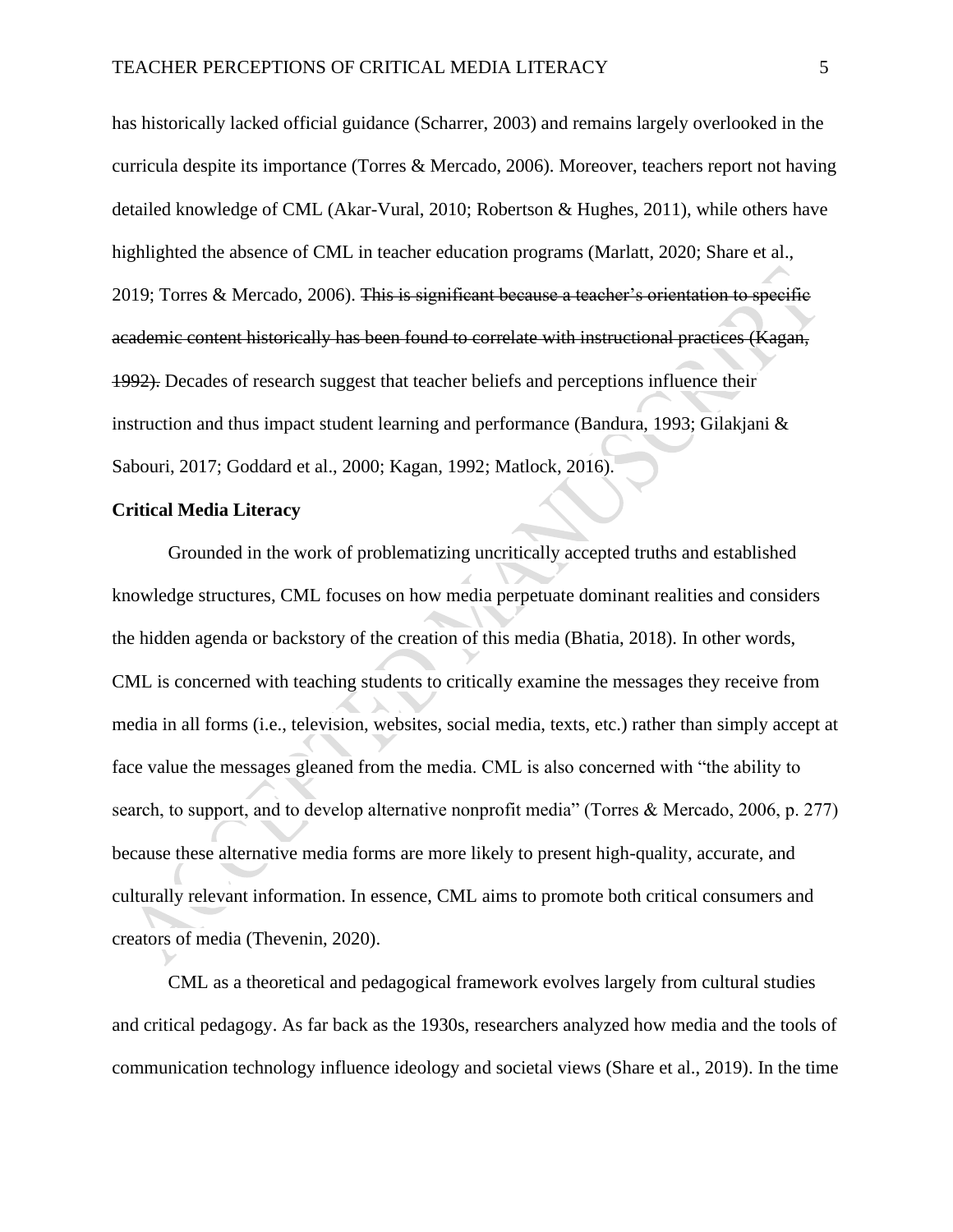since, cultural studies scholars have conceptualized media as a dynamic transactional system that promotes dominant worldviews, entertains, educates, and offers possibilities for counter messaging (Hammer & Kellner, 2009). Applying a CML framework allows students across grade levels to critically analyze the messages presented to them through media outlets.

Kellner and Share (2019) outlined a conceptual framework for CML that includes six conceptual understandings: (a) social constructivism, (b) languages/semiotics, (c) audience/personality, (d) politics of representation, (e) production/institutions, and (f) social and environmental justice (Table 1). Deweyian and Frerian ideologies underpin their framework, such that Kellner and Share designed it to give teachers and students a springboard for questioning the sources, assumptions, power structures, and ideologies underlying media messages. This framework is practitioner friendly, helping teachers and students understand the core concepts of CML by delineating specific questions teachers can ask students—and students themselves can ask—to help them critically analyze media messages from multiple vantage points. Taking a critical inquiry stance, Kellner and Share's framework helps educators guide students as they wrestle with the ever-evolving web of information, media, and technology and learn to discern bias and how it influences both the producer and consumer of media messages. Moreover, the framework supports "explorations of racism, sexism, classism, homophobia, overconsumption, environmental exploitation, and other problematic representations in media" (Share et al., 2019, p. 7). Exploring these complex and often polarizing issues using this explicit and straightforward framework helps students understand that most issues are intricate and multifaceted even though media may not present them as such at times.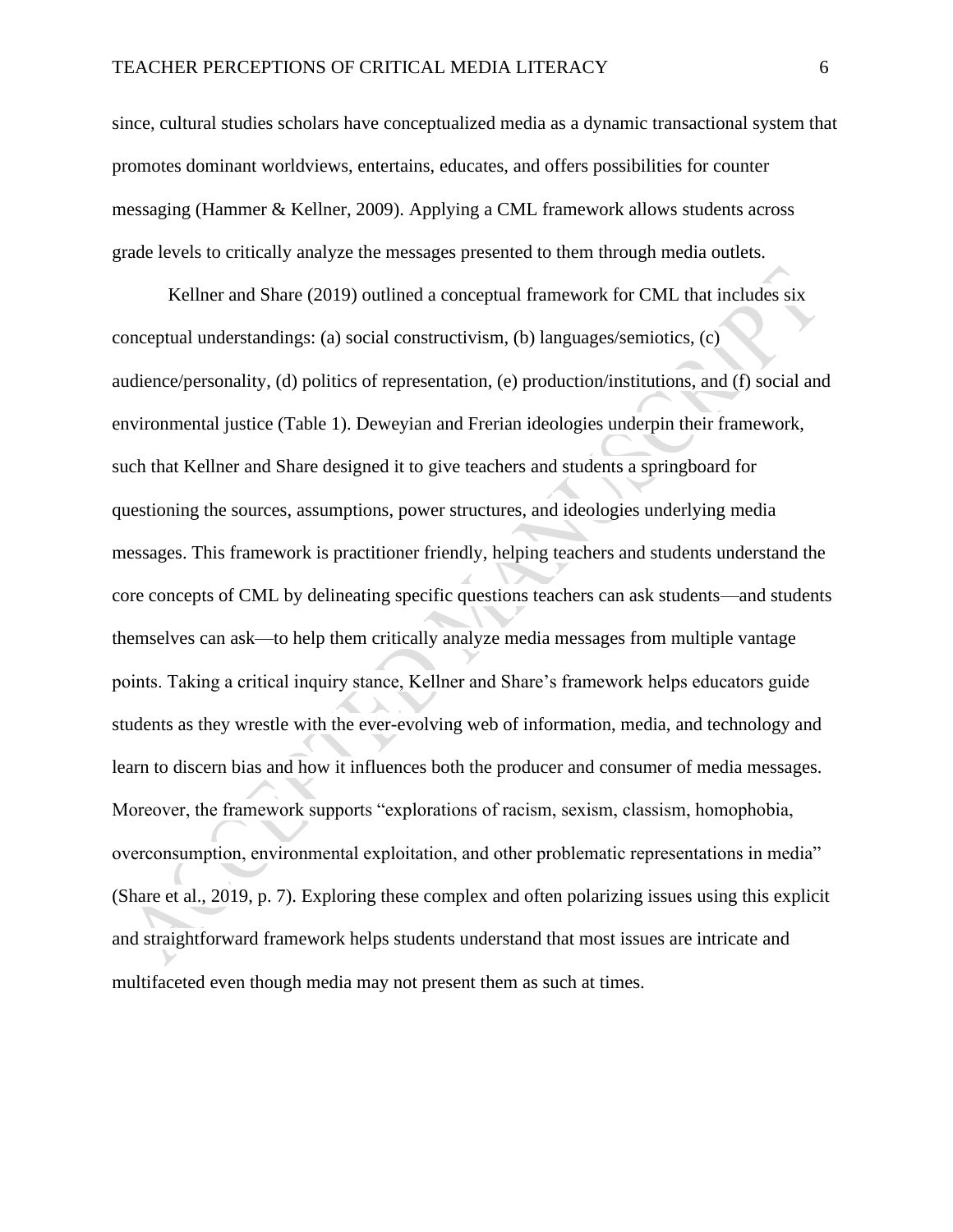## **Table 1**

*Critical Media Literacy Framework*

| Conceptual Understandings                                                                                                                                                                              | Questions                                                                                                                       |
|--------------------------------------------------------------------------------------------------------------------------------------------------------------------------------------------------------|---------------------------------------------------------------------------------------------------------------------------------|
| 1. Social constructivism: All information is co-<br>constructed by individuals and groups of people<br>who make choices within social contexts.                                                        | WHO are all the possible people who<br>made choices that helped create this<br>text?                                            |
| 2. Languages/semiotics: Each medium has its own<br>language with specific grammar and semantics.                                                                                                       | HOW was this text constructed and<br>delivered or accessed?                                                                     |
| 3. Audience/positionality: Individuals and groups<br>understand media messages similarly and<br>differently, depending on multiple contextual<br>factors.                                              | HOW could this text be understood<br>differently?                                                                               |
| 4. Politics of representation: Media messages and<br>the medium through which they travel always have<br>a bias and support and challenge dominant<br>hierarchies of power, privilege, and pleasure.   | WHAT values, points of view, and<br>ideologies are represented or missing<br>from this text or are influenced by the<br>medium? |
| 5. Production/institutions: All media texts have a<br>purpose (often commercial or governmental) that is<br>shaped by the creators and systems within which<br>they operate.                           | WHY was this text created and shared?                                                                                           |
| 6. Social and environmental justice: Media culture<br>is a terrain of struggle that perpetuates or challenges<br>positive and negative ideas about people, groups,<br>and issues; it is never neutral. | WHOM does this text advantage and<br>disadvantage?                                                                              |
| Note. Adapted from The Critical Media Literacy Guide: Engaging Media and Transforming                                                                                                                  |                                                                                                                                 |

*Education* by D. Kellner and J. Share, 2019, Brill/Sense Publishers. Copyright 2019 by

Koninklijke Brill NV, Leiden, The Netherlands.

## **Evolving Definitions of Media Literacy Instruction**

Media can be used to disseminate information, ideas, and values to society at large. Print

and digital media in all forms (i.e., newspapers, magazines, television, websites, social media,

text messages, etc.) have always been tools for persuasion. Luke (1994) used the term *public*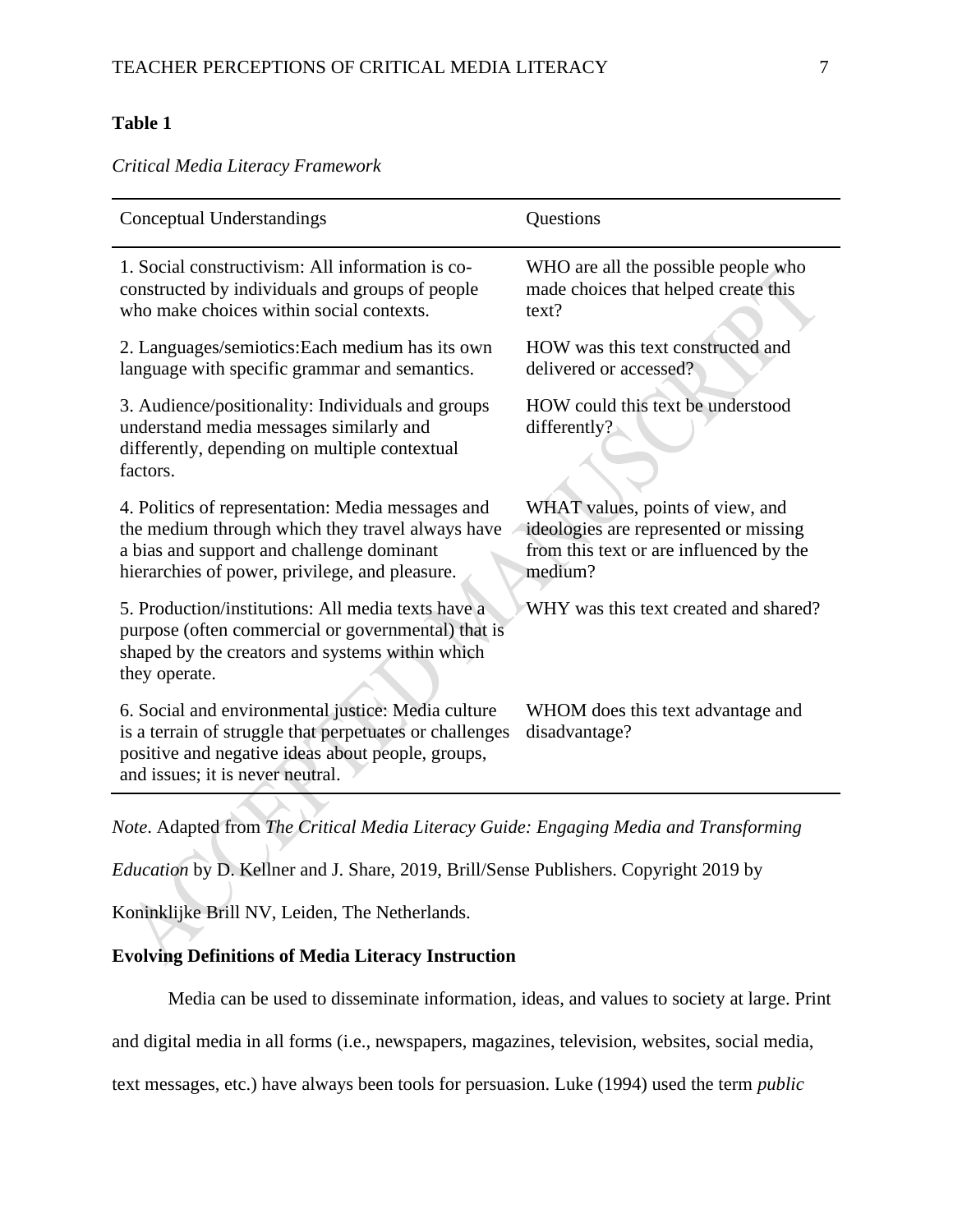*pedagogy* to describe the profound influence media can have on popular culture, emphasizing the influence of media on children and their understanding of the world in particular. Silverblatt et al. (2014) reiterated the need for building an awareness that students constantly receive media messages that impact behavior, attitudes, and values.

The exponential growth of digital media in the first quarter of the 21st-century continues to underscore the need for teaching CML to school-aged children to prepare them for the challenges of being informed citizens of a participatory democracy (Kellner & Share, 2007). Mass-mediated messages wield great power when it comes to "framing, informing, and influencing the audience's perceptions and understanding of the world" (Thevenin, 2020, p. 102). This is true now more than ever as digital communication has become the norm, driving a marked shift in the ways people stay connected and in the ways ideas spread (Burnett  $\&$ Merchant, 2019).

To respond to this shift, Burnett and Merchant (2019) argue for rethinking literacy instruction in school and redefining critical literacy for the digital age. CML is even more important in recent years in which divisive rhetoric and disinformation have infected public discourse and democracy appears to hang in the balance (Higdon & Huff, 2022). Thus, one of the most common goals of CML is the development of "critical viewers" (Singer & Singer, 1994, as cited in Singer & Singer, 1998, p. 169), which involves questioning media messages that are read, seen, or heard, analyzing how they are constructed, and considering what may have been left out (Thoman, 1999). In essence, media literacy education becomes effective when students are able to "break down the components of and closely analyze media messages, practices, processes, institutions, or influence" (Scharrer, 2003, p. 357).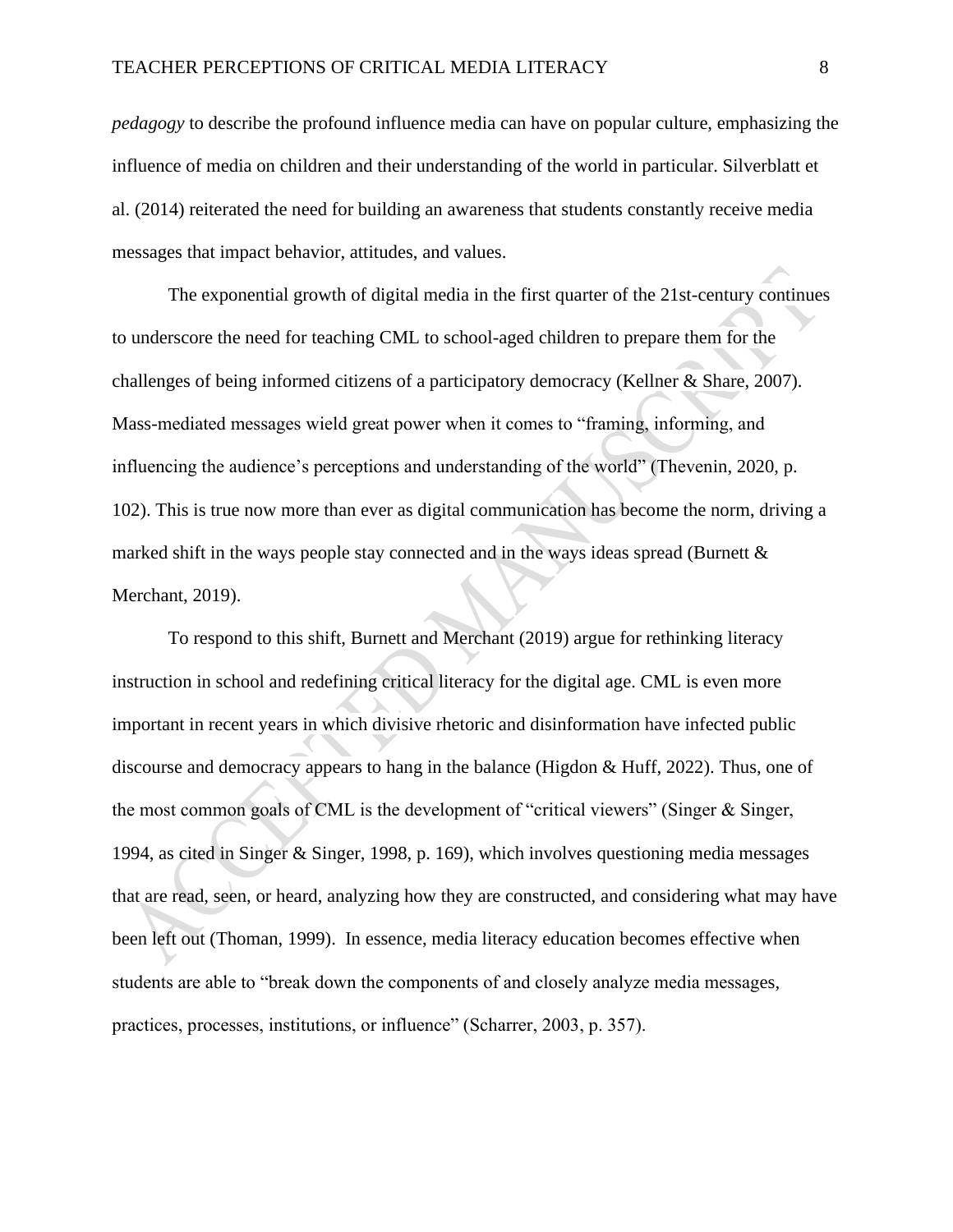#### **The Current Study**

For students to become productive citizens in a democratic society, they must be taught to discern truth from falsehood and to be prudent consumers of media in all forms. Despite the vital importance of CML, many teachers are not prepared to teach students how to be critical consumers of media and technology (Robertson & Hughes, 2011; Share et al., 2019). As such, this study explores how teachers broadly perceive and value the teaching of CML. Because teacher perceptions of CML have not been explored widely, this study is well positioned to inform policy recommendations for teacher education programs and professional learning initiatives. Three research questions informed this study:

- 1. What level of importance do teachers place on students learning CML skills?
- 2. What factors of CML underlie the data?
- 3. To what extent does the level of importance teachers place on students learning CML skills differ across teacher demographic factors (i.e., political affiliation, gender, grade level taught, subject area taught, educational level, and years of experience)?

#### **Method**

#### **Data Collection**

In-service teachers across the U.S. were asked to complete the Critical Media Literacy Survey via the distribution feature in Qualtrics using publicly available school email addresses. In addition, in-service educators in graduate education courses at the researchers' university were also recruited to participate via email. An informed consent statement was included in the distribution email and again at the beginning of the electronic survey. Potential participants had to agree to the informed consent statement and indicate they were current in-service teachers in a U.S. PK–12 school to gain access to the survey. The survey and data collection procedures were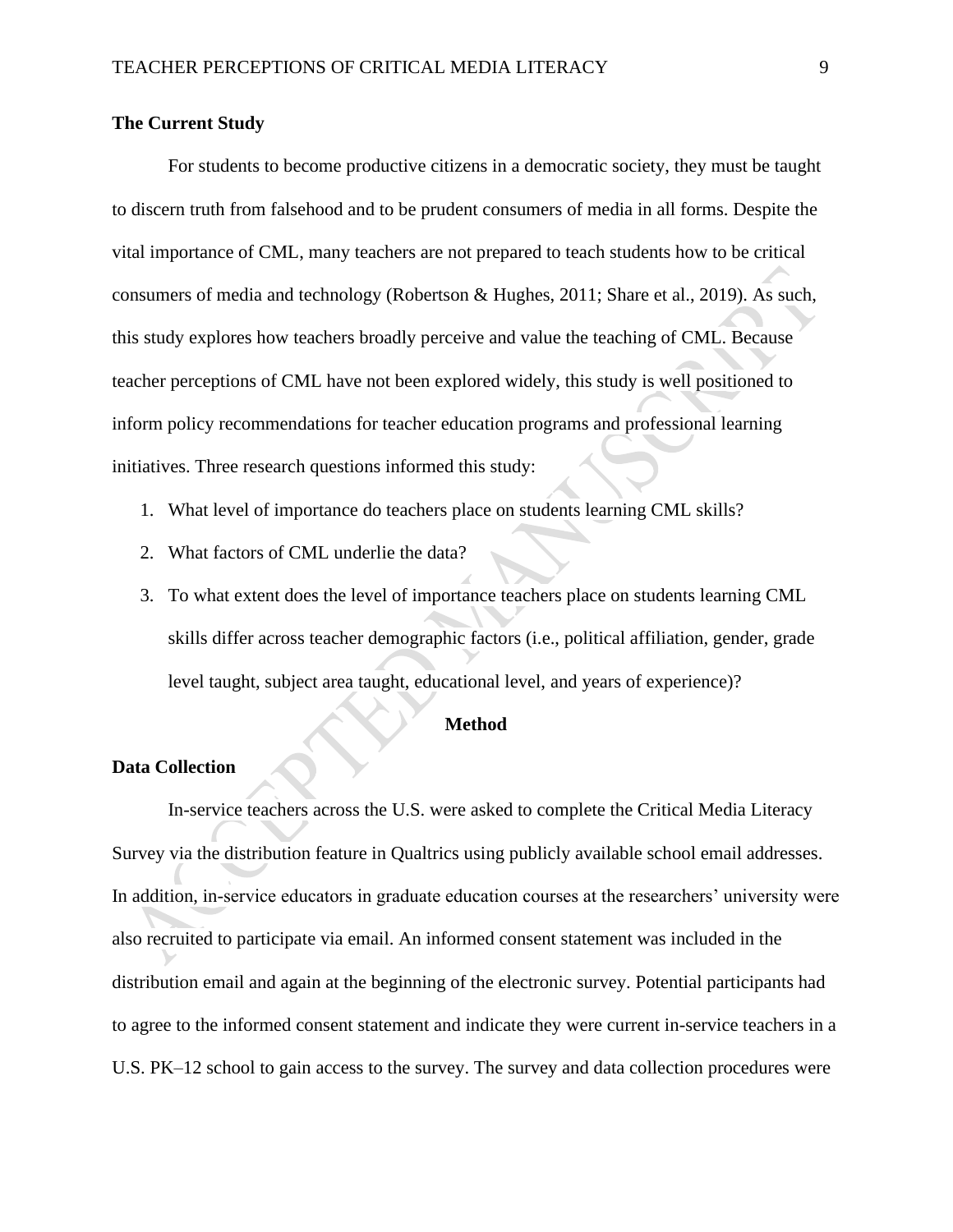reviewed and approved by the Institutional Review Board of the university affiliated with the researchers.

#### **Measure**

The Critical Media Literacy Survey consisted of an agreement scale comprising 15 items using a 6-point Likert scale (1 – *Not Important at All*, 2 – *Of Little Importance*, 3 – *Moderately Important*, 4 – *Important*, 5 – *Very Important*, and 6 – *Extremely Important*). The Likert-scale items were preceded by a demographics section that included eight items for gender identity, grade level and content area taught, years of teaching experience, educational level, U.S. state where employed, and political ideology. The Likert-scale items were written to correspond to the six conceptual understandings of Kellner and Share's (2019) CML framework: (a) social constructivism, (b) languages/semiotics, (c) audience/personality, (d) politics of representation, (e) production/institutions, and (f) social and environmental justice.

#### **Participants**

The sample consisted of 362 U.S. teachers. Approximately half of the respondents were from the South region (58.3%), whereas the other half were from the West (15.2%), Midwest (12.4%), and Northeast (12.4%) regions, as defined by the U.S. Census Bureau (2013). The majority of participants were females (82.9%) and had a master's (51.7%) or a bachelor's degree (32.9%). The sample included teachers from all grade levels, with more high school (37.8%) and elementary school (29.3%) teachers. Participants' teaching experience ranged from 1 to 46 years and had a symmetrical distribution ( $M = 16.03$ ,  $Mdn = 15$ ). We asked respondents to select the subject area(s) they were currently teaching. The majority indicated teaching English Language Arts (44.2%) and other subject areas (40.3%). Approximately a third of the participants taught mathematics (30.9%), social studies (30.1%), or science (29.0%). We intentionally did not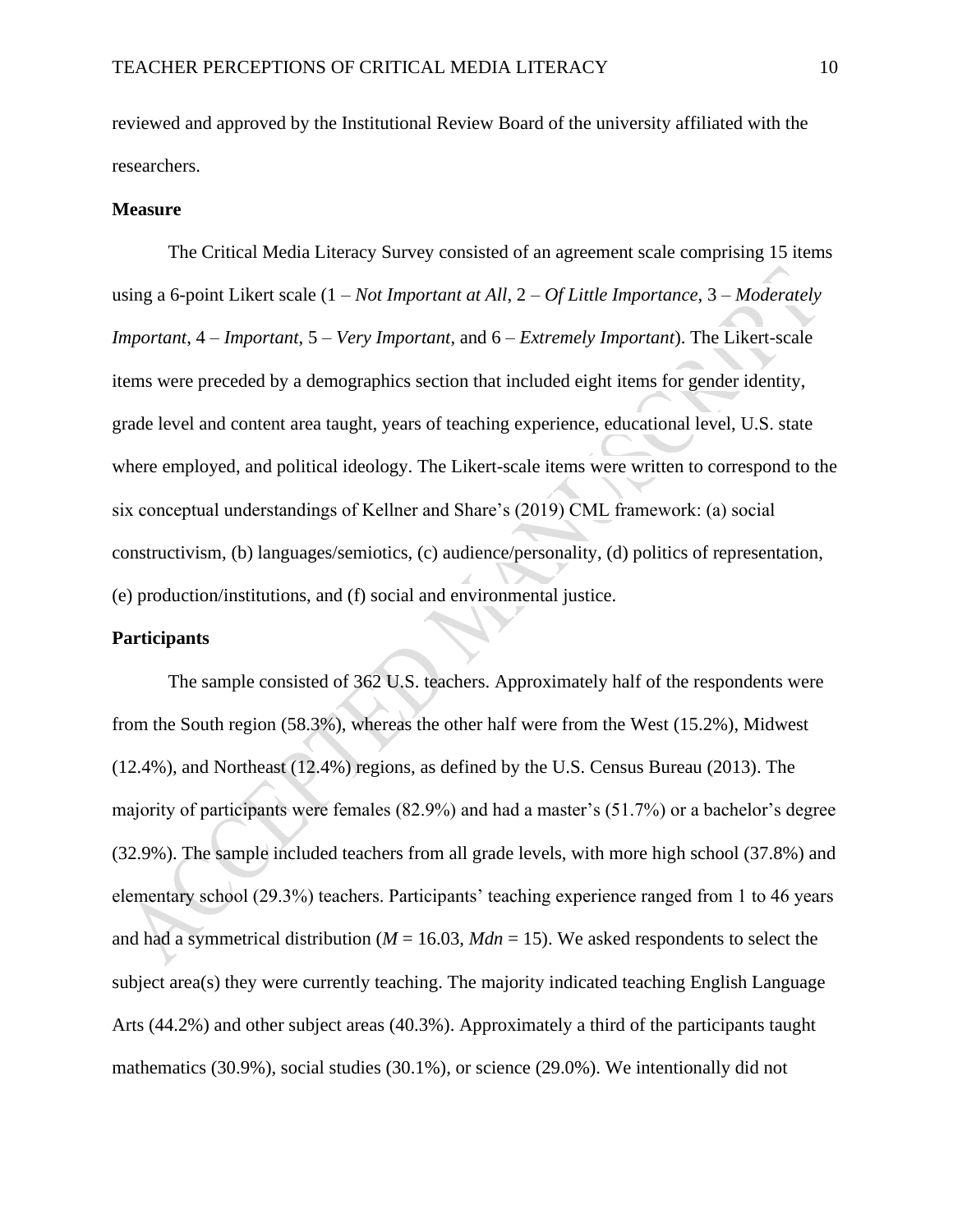collect information on participants' racial or ethnic backgrounds because we were less interested in racial/ethnic differences than professional and ideological differences. Table 2 provides more information on the demographic distribution of the sample.

## **Table 2**

| Variable                     | $\boldsymbol{N}$ | Percentage |
|------------------------------|------------------|------------|
| Gender                       |                  |            |
| Female                       | 300              | 82.9%      |
| Male                         | 59               | 16.3%      |
| Transgender female           | $\mathbf{1}$     | 0.3%       |
| Other                        | $\mathbf{1}$     | 0.3%       |
| <b>Educational level</b>     |                  |            |
| Bachelor's degree            | 119              | 32.9%      |
| Master's degree              | 187              | 51.7%      |
| Specialist degree            | 25               | 6.9%       |
| Professional degree          | $\overline{4}$   | 1.1%       |
| Doctoral degree              | 12               | 3.3%       |
| Grade level(s)*              |                  |            |
| Primary schools (PK-2)       | 99               | 27.3%      |
| <b>Elementary schools</b>    | 106              | 29.3%      |
| Middle schools               | 88               | 24.3%      |
| High school                  | 137              | 37.8%      |
| Subject $area(s)*$           |                  |            |
| <b>English Language Arts</b> | 160              | 44.2%      |
| Mathematics                  | 112              | 30.9%      |

## *Sample Demographic Distribution*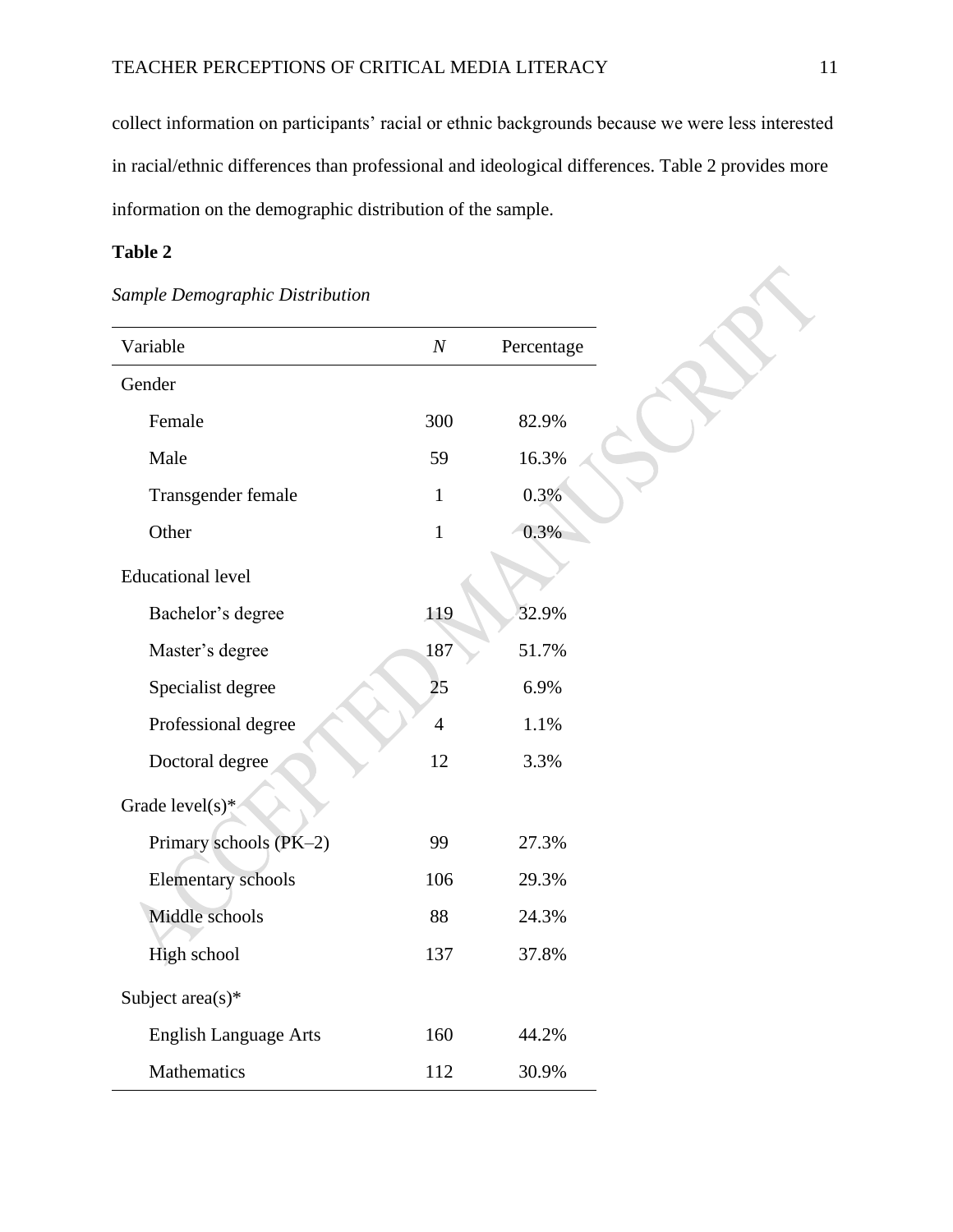| <b>Social Studies</b> | 109 | 30.1% |
|-----------------------|-----|-------|
| Science               | 105 | 29.0% |
| Other                 | 146 | 40.3% |
| U.S. region $**$      |     |       |
| South                 | 211 | 58.3% |
| West                  | 55  | 15.2% |
| Midwest               | 45  | 12.4% |
| <b>Northeast</b>      | 45  | 12.4% |

*Note*. \*Percentages do not add up to 100% because categories are not mutually exclusive. \*\*Percentages do not add up to 100% due to missing values.

The Critical Media Literacy Survey included two questions asking participants to indicate the extent to which they are politically conservative or traditional  $(0 = not conservative at all; 10)$  $=$  extremely conservative) and progressive or liberal ( $0 =$  not liberal at all; 10 = extremely liberal). On both questions, responses had a relatively normal distribution. The mean conservative rating was  $M = 4.93$  ( $Mdn = 5$ ,  $SD = 2.87$ ), and the mean progressive rating was M  $= 4.68$  (*Mdn* = 5, *SD* = 2.99).

#### **Data Analysis**

The first step in analyzing the data was the examination of missing values. Critical Media Literacy Survey items measuring CML had between 0% and 12% missing values per variable and a total of 90 missing values. These values had a completely random distribution ( $\chi^2$ <sub>(18)</sub> = 26.499,  $p = .089$ ) and we replaced them using the expectation-maximization algorithm. We used descriptive statistics and indices of univariate skewness and kurtosis to examine the distribution of the survey variables and identify the survey items with the highest and lowest ratings. Further,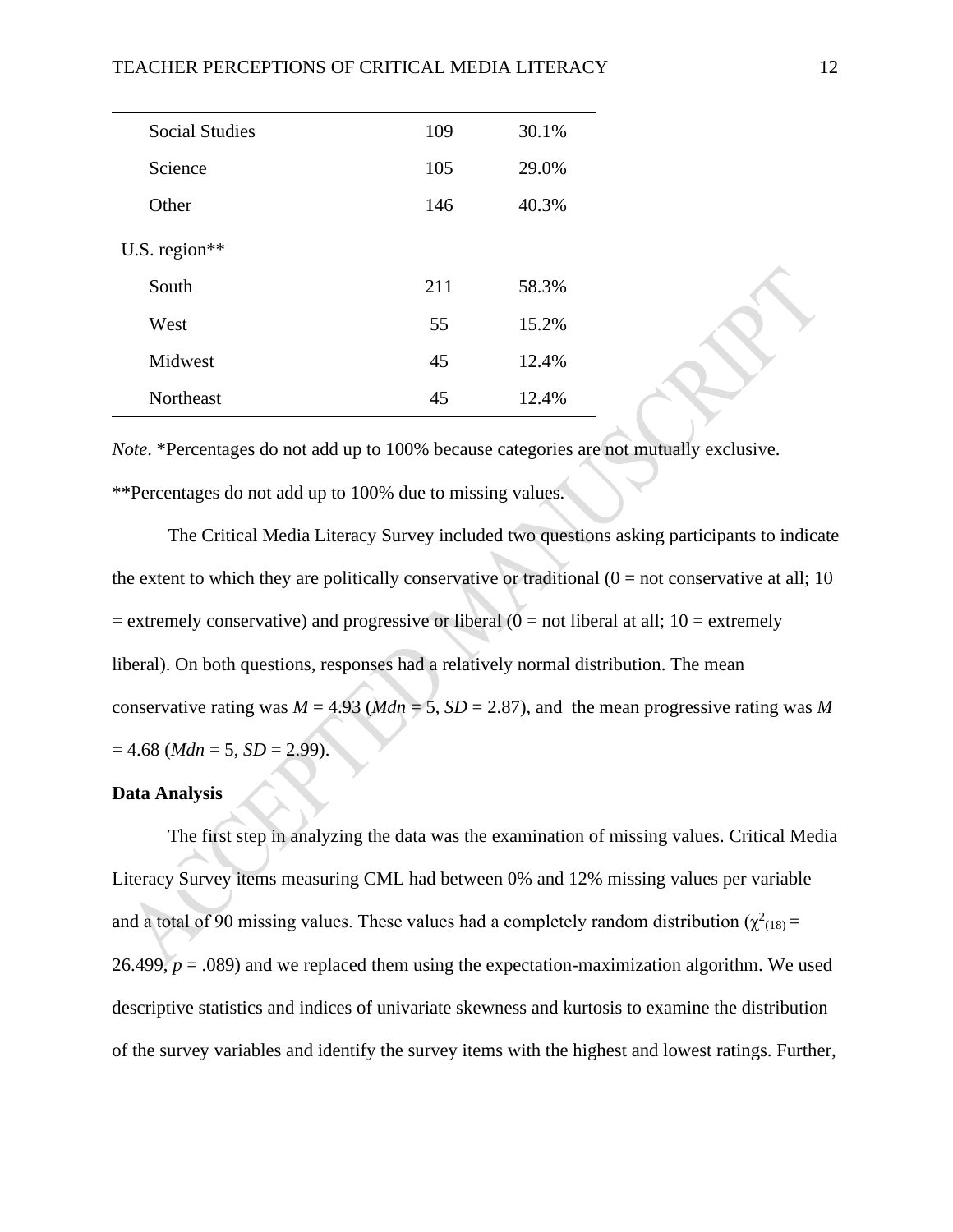we used one-sample *t*-tests to determine whether Critical Media Literacy Survey ratings on CML items were significantly higher than the minimum rating of 1 (*Not Important at All*).

We used the exploratory structural equation modeling framework (ESEM) to identify the factor(s) underlying the data and estimate the relationship between CML factor(s) and a series of covariates. ESEM includes exploratory factor analysis (EFA) and permits factor rotations and the estimation of cross-loadings. In addition to exploratory procedures, ESEM allows the computation of goodness of fit indices (Asparouhov & Muthén, 2009; Marsh et al., 2014; Morin & Maiano, 2011; Morin et al., 2013) and the estimation of structural path coefficients between factors and covariates (Asparouhov & Muthén, 2009; Marsh et al., 2014; Morin & Maiano, 2011; Morin et al., 2013). We conducted ESEM using the M*plus* 8.7 statistical software.

We used the 15 CML survey items  $(v1-v15)$  as observed indicators and treated them as ordinal variables. Specifically, we used the mean- and variance-adjusted weighted least squared (WLSMV) estimation procedure. Research shows the WLSMV method provides accurate results with ordered categorical data, data that may not meet the assumption of a multivariate normal distribution, and smaller sample sizes (Finney & DiStefano, 2013).

We estimated models with one and two factors and selected the optimal model based on the interpretability of the solution and the quality of numerical results. Specifically, we examined factor loadings and a series of goodness of fit indices. The final factor structure included items with loadings that were statistically significant and above the recommended value of .320 (Costello & Osborne, 2005). Indices of model fit were (a) the chi-square statistic  $(\chi^2)$  and its *p*value, (b)  $\chi^2$  divided by the degrees of freedom ( $\chi^2/df$ ), (c) the root mean square error of approximation index (RMSEA) and its 90% confidence interval (CI), (d) the comparative fit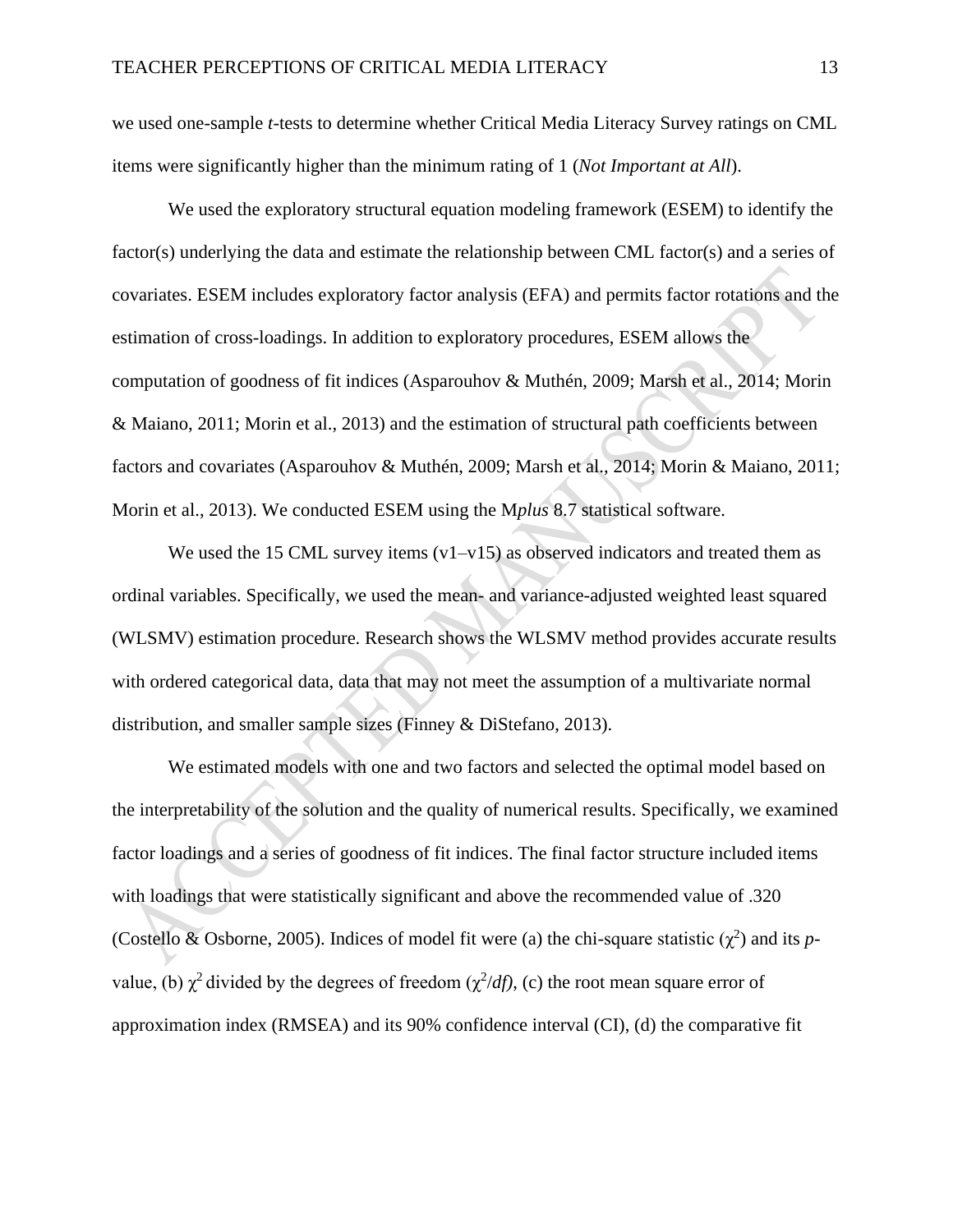index (CFI), (e) the Tucker-Lewis index (TLI), (f) the standardized root mean square residual index (SRMR), and (g) the weighted root mean residual index (WRMR).

The  $\chi^2$  statistic measures overall model fit; non-significant  $\chi^2$  values show very good fit to the data (Barrett, 2007). However, this index may be sensitive to model and sample size; therefore, we also used  $\chi^2/df$  as an index of model fit; values of 3 or lower indicate an excellent fit to the data (Finney & DiStefano, 2013). Lower RMSEA and SRMR indices indicate better model fit. Specifically, RMSEA and SRMR values of .05 or lower show excellent model fit, values between .05 and .08 show good model fit, values between .08 and .10 interval signify acceptable model fit, and values larger than .10 show poor model fit (Hu & Bentler, 1999). Conversely, higher CFI and TLI values indicate better model fit. CFI and TLI values larger than .95 show excellent model fit, values between .90 and .95 show good model fit, whereas values below .90 show poor model fit (Hu & Bentler, 1999). Lower WRMR values indicate better model fit. Values close to 1 or lower than 1 indicate a good model fit (DiStefano et al., 2018; Yu & Muthén, 2002).

We examined the relationship between demographic variables and CML factor(s) by including a series of covariates in the ESEM model. Some covariates were binary variables (0 – No,  $1 - Yes$ ) indicating the grade level(s) and subject area(s) that participants taught when completing the survey, and we labeled them *primary*, *elementary*, *middle*, *high*, *ELA*, *math*, *social studies*, *science*, and *other\_subjects*. Other covariates were *gender* (1 – female, 2 – male), *edlevel* (1 – bachelor's degree, 2 – master's degree, 3 – doctoral degree), *tchexp* (years of teaching experience), *conservative* (0 = not conservative at all, 10 = extremely conservative) and *liberal*  $(0 = not liberal at all, 10 = extremely liberal).$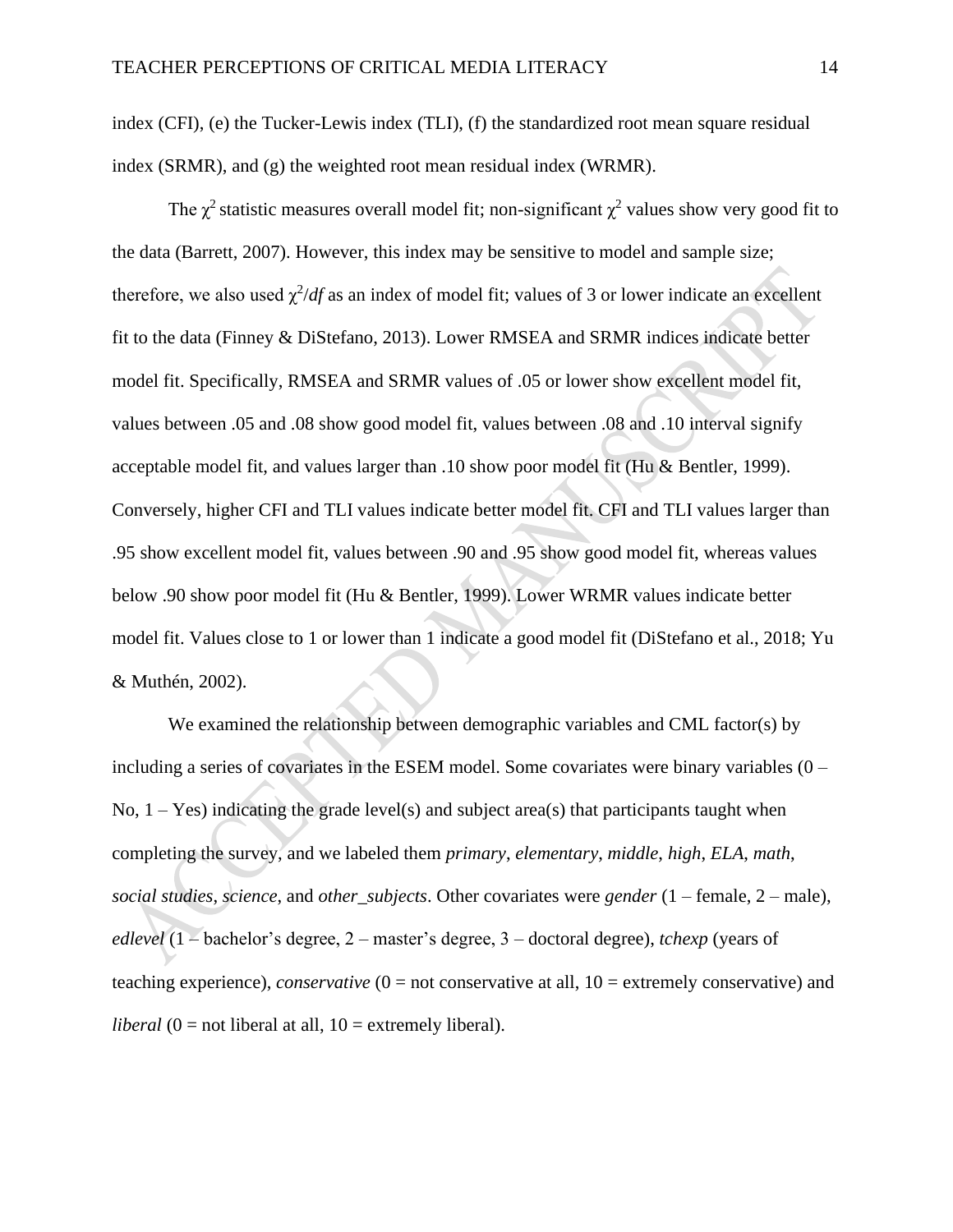Further, we used the Mann-Whitney *U* and the Wilcoxon *W* tests to examine differences

in factor score distributions across binary variables (*primary*, *elementary*, *middle*, *high*, *ELA*,

*math*, *social studies*, *science*, *other\_subjects*, and *gender*). Similarly, we employed the Kruskal-

Wallis test to examine factor score differences by educational level and geographic region.

### **Results**

Items measuring CML had high average ratings. Respondents believed that it was most important for students to learn to "distinguish fact from opinion in media messages" (*M* = 5.42, *SD* = 0.93) and "determine trustworthiness of evidence in media messages" ( $M = 5.31$ , *SD* = 0.94). The items with the lowest average ratings were "locate and evaluate organizational institutions affiliated with media messages" ( $M = 4.36$ ,  $SD = 1.37$ ) and "identify and evaluate the impact of format (i.e., word choice, color scheme, use of visuals) as informational techniques in media messages" ( $M = 4.39$ ,  $SD = 1.24$ ). All CML items had mean ratings significantly higher than 1 (*Not Important at All*; Table 3).

#### **Table 3**

#### *CML Item Ratings*

| <b>CML</b> Concepts                                                                     | $\boldsymbol{M}$ | <i>SD</i> | <b>Skewness</b> | Kurtosis |       |      |
|-----------------------------------------------------------------------------------------|------------------|-----------|-----------------|----------|-------|------|
| Please indicate how important the following concepts are for students to learn:         |                  |           |                 |          |       |      |
| Locate and evaluate the<br>background of the author<br>of media messages                | 4.40             | 1.34      | $-0.60$         | $-0.37$  | 48.23 | .000 |
| Locate and evaluate<br>organizational institutions<br>affiliated with media<br>messages | 4.36             | 1.37      | $-0.56$         | $-0.48$  | 46.72 | .000 |
| Distinguish the intended<br>audience of media<br>messages                               | 4.47             | 1.17      | $-0.57$         | 0.12     | 56.42 | .000 |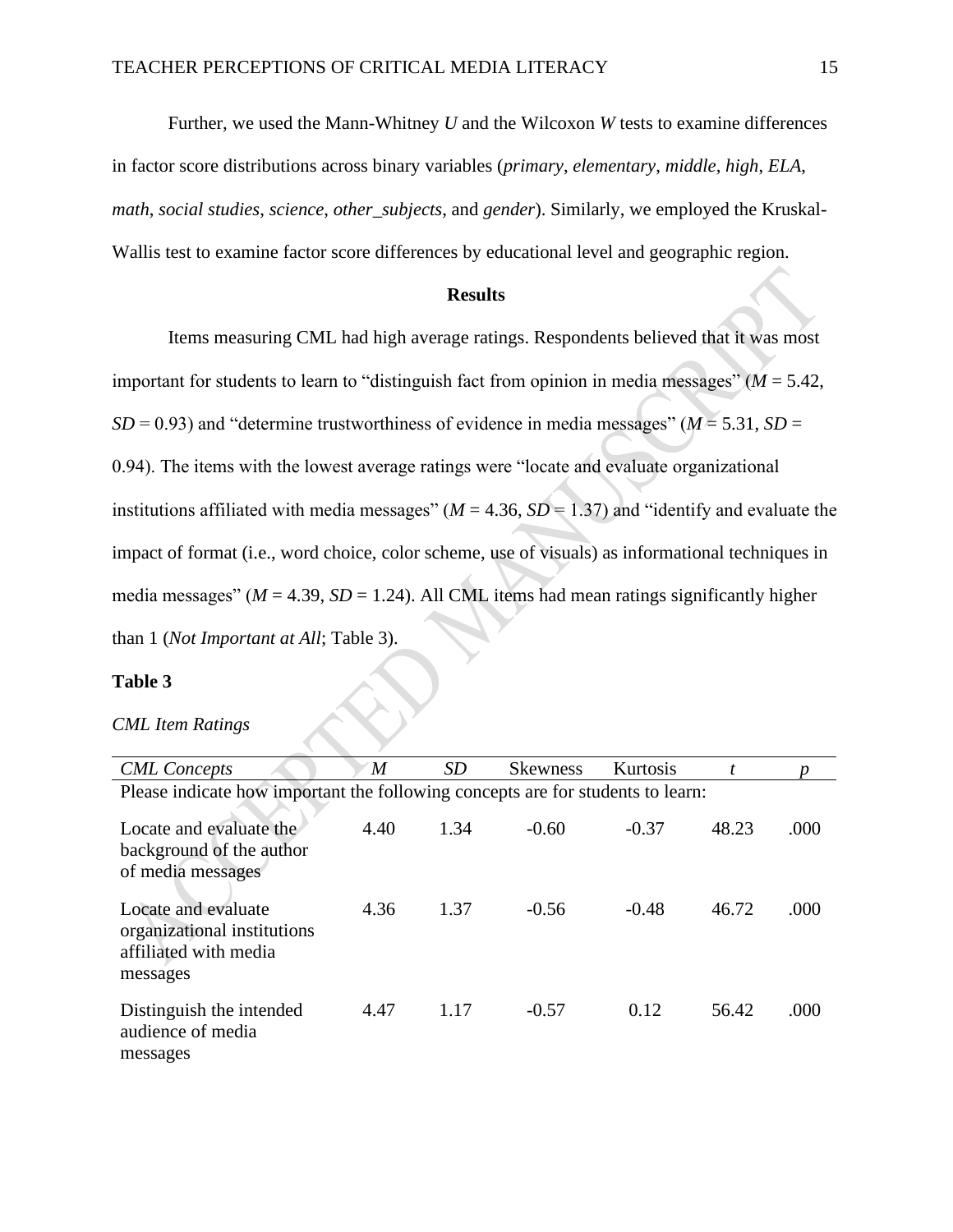## TEACHER PERCEPTIONS OF CRITICAL MEDIA LITERACY 16

| Recognize and interpret<br>author(s)' point of view<br>(i.e. Whose voices are<br>presented? Whose voices<br>are omitted?)                                | 4.90 | 1.06 | $-1.11$ | 1.68    | 70.06 | .000 |
|----------------------------------------------------------------------------------------------------------------------------------------------------------|------|------|---------|---------|-------|------|
| Identify and evaluate<br>motives for media<br>messages                                                                                                   | 4.99 | 1.12 | $-1.31$ | 1.94    | 67.53 | .000 |
| Identify and evaluate<br>potential bias in media<br>messages                                                                                             | 5.15 | 1.14 | $-1.69$ | 2.99    | 69.20 | .000 |
| Identify and evaluate the<br>intended purpose of media<br>messages.                                                                                      | 4.84 | 1.15 | $-1.10$ | 1.24    | 62.60 | .000 |
| Distinguish fact from<br>opinion in media messages                                                                                                       | 5.42 | 0.93 | $-2.03$ | 4.78    | 89.42 | .000 |
| Identify and evaluate the<br>impact of format (i.e. word<br>choice, color scheme, use<br>of visuals) as informational<br>techniques in media<br>messages | 4.39 | 1.24 | $-0.44$ | $-0.24$ | 51.44 | .000 |
| Identify and evaluate<br>persuasive techniques used<br>in media messages                                                                                 | 4.76 | 1.12 | $-0.92$ | 0.90    | 63.36 | .000 |
| Determine the quality of<br>reasoning present in media<br>messages                                                                                       | 4.82 | 1.09 | $-0.88$ | 0.75    | 65.59 | .000 |
| Assess the relationship of<br>personal bias and message<br>bias                                                                                          | 4.90 | 1.17 | $-1.09$ | 1.01    | 62.44 | .000 |
| Determine trustworthiness<br>of evidence in media<br>messages                                                                                            | 5.31 | 0.94 | $-1.42$ | 1.83    | 85.71 | .000 |
| Identify and evaluate how<br>public opinion trends shape<br>media messages                                                                               | 4.81 | 1.08 | $-0.93$ | 0.79    | 66.25 | .000 |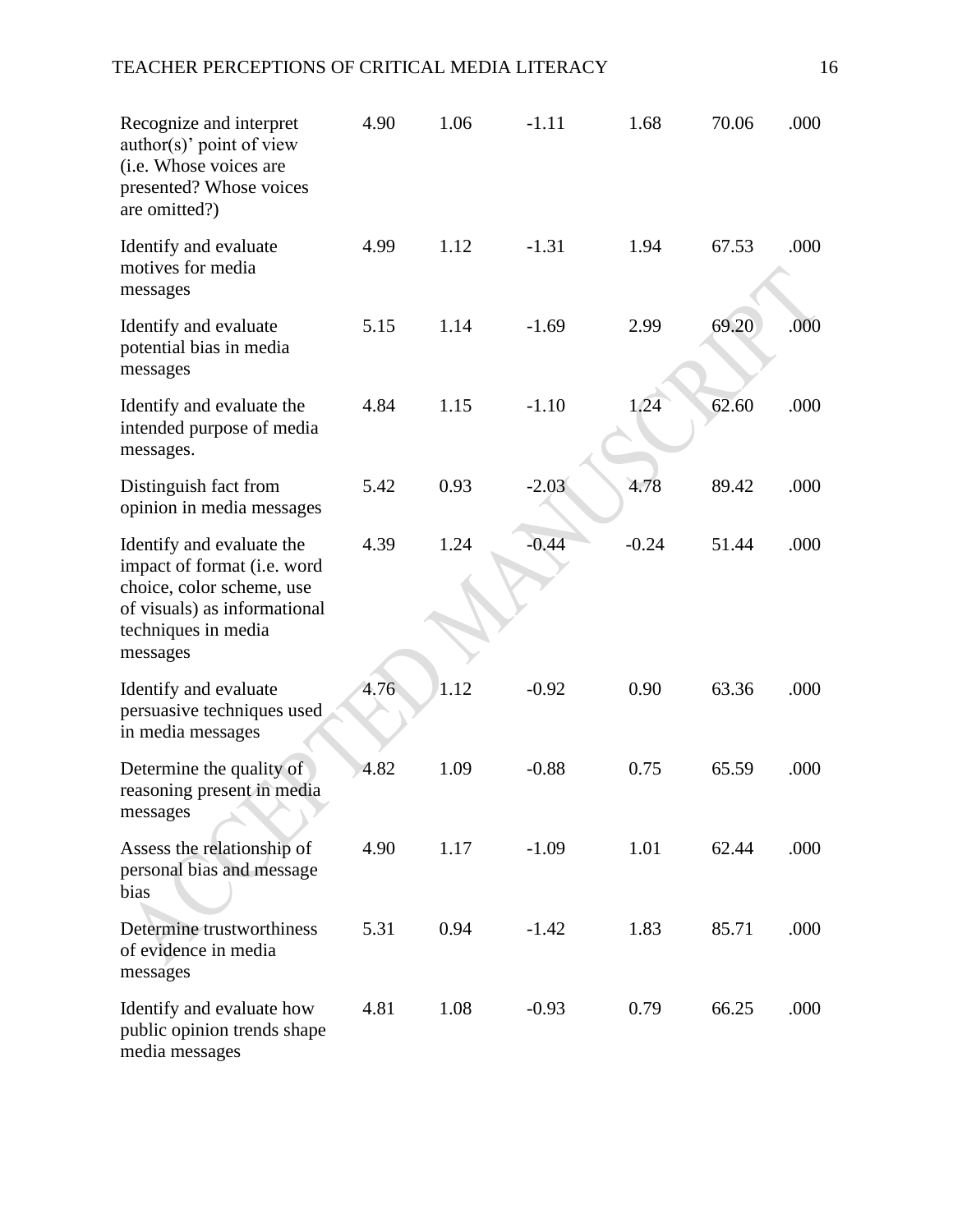| Identify and evaluate how  | 4.72 | 1.15 | $-0.77$ | 0.25 | 60.53 | (000) |
|----------------------------|------|------|---------|------|-------|-------|
| visual images convey       |      |      |         |      |       |       |
| author's or organization's |      |      |         |      |       |       |
| viewpoint                  |      |      |         |      |       |       |

Exploratory factor analytic procedures yielded two eigenvalues larger than one, and the scree plot indicated that one or two factors might underlie the data. When estimating a two-factor solution, one of the factors included only two items, and both were cross-loading. The one-factor solution had very good model fit ( $\chi^2 = 854.391$ ,  $df = 286$ ,  $p < .001$ ;  $\chi^2/df = 2.98$ ; RMSEA  $[90\% \text{CI}] = .040 [0.035 - 0.046]$ ; CFI = 0.971; TLI = 0.967; WRMR = 0.860). All items in the one-factor solution had statistically significant factor loadings ranging between 0.749 and 0.907 (Table 4). Therefore, we selected the one-factor solution as our sample's optimal factor structure and labeled the factor CML. The item with the highest loading was "Identify and evaluate motives for media messages," whereas the item with the lowest loading was "Distinguish fact from opinion in media messages." The items included in the CML factor had a Cronbach's alpha coefficient of internal consistency of .951.

#### **Table 4**

|                                                                       | Estimate | S.E.  | $Est.\!/S.E.$ | $\boldsymbol{p}$ |
|-----------------------------------------------------------------------|----------|-------|---------------|------------------|
| Identify and evaluate motives for media<br>messages                   | 0.907    | 0.012 | 78.160        | 0.000            |
| Identify and evaluate potential bias in media<br>messages             | 0.894    | 0.014 | 63.214        | 0.000            |
| Identify and evaluate persuasive techniques used<br>in media messages | 0.858    | 0.015 | 56.532        | 0.000            |

### *ESEM Standardized Model Results*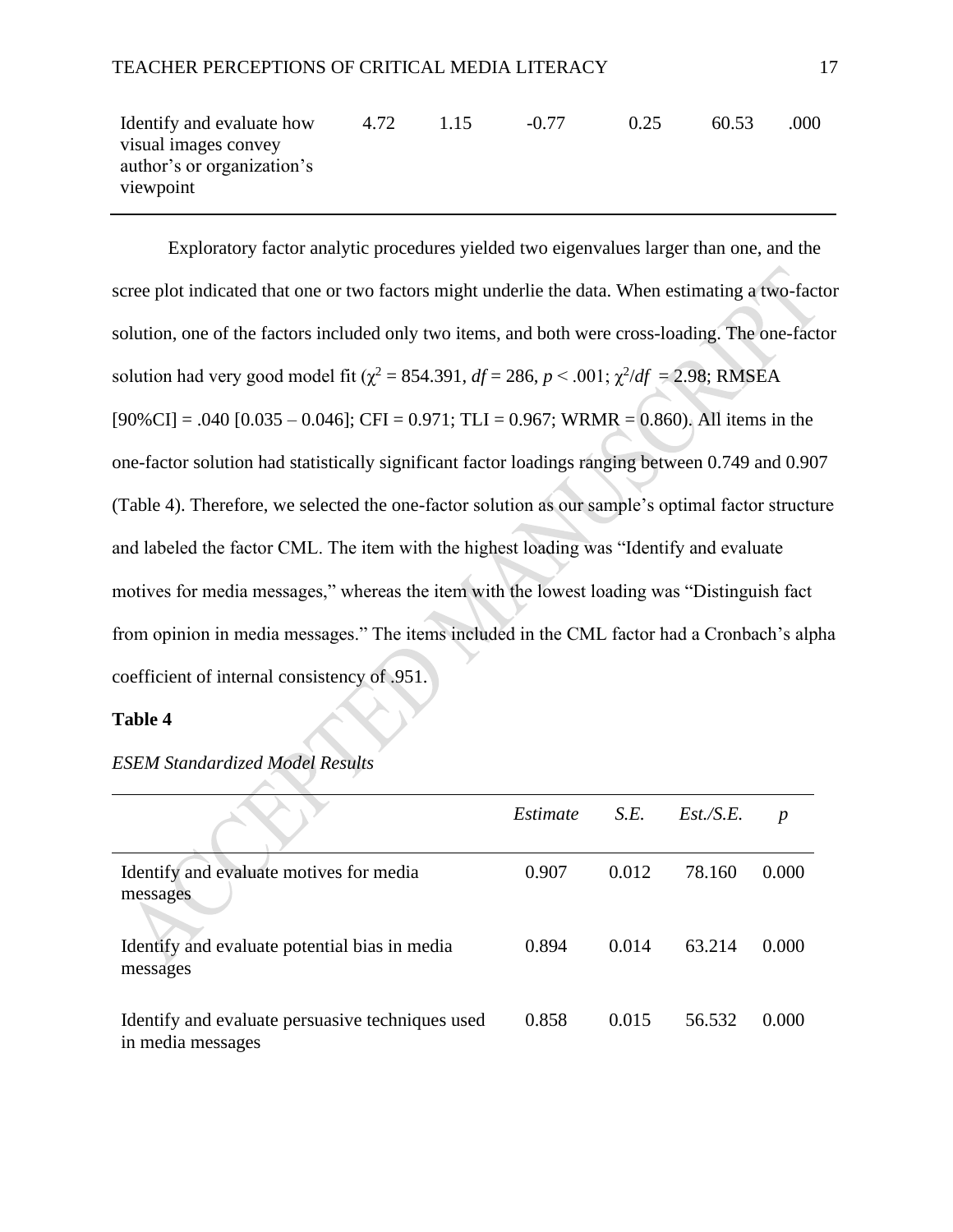## TEACHER PERCEPTIONS OF CRITICAL MEDIA LITERACY 18

| Identify and evaluate the intended purpose of<br>media messages.                                                                                | 0.852 | 0.018 | 47.934 | 0.000 |
|-------------------------------------------------------------------------------------------------------------------------------------------------|-------|-------|--------|-------|
| Assess the relationship of personal bias and<br>message bias                                                                                    | 0.844 | 0.017 | 49.003 | 0.000 |
| Locate and evaluate organizational institutions<br>affiliated with media messages                                                               | 0.828 | 0.018 | 46.456 | 0.000 |
| Determine the quality of reasoning present in<br>media messages                                                                                 | 0.825 | 0.018 | 46.879 | 0.000 |
| Distinguish the intended audience of media<br>messages                                                                                          | 0.819 | 0.018 | 46.438 | 0.000 |
| Determine trustworthiness of evidence in media<br>messages                                                                                      | 0.819 | 0.021 | 39.673 | 0.000 |
| Recognize and interpret author(s)' point of view<br>(i.e. Whose voices are presented? Whose voices<br>are omitted?)                             | 0.815 | 0.019 | 41.921 | 0.000 |
| Identify and evaluate how visual images convey<br>author's or organization's viewpoint                                                          | 0.800 | 0.022 | 36.447 | 0.000 |
| Identify and evaluate how public opinion trends<br>shape media messages                                                                         | 0.792 | 0.020 | 40.123 | 0.000 |
| Locate and evaluate the background of the author<br>of media messages                                                                           | 0.776 | 0.020 | 38.216 | 0.000 |
| Identify and evaluate the impact of format (i.e.<br>word choice, color scheme, use of visuals) as<br>informational techniques in media messages | 0.776 | 0.021 | 37.344 | 0.000 |
| Distinguish fact from opinion in media messages                                                                                                 | 0.749 | 0.028 | 26.381 | 0.000 |

CML on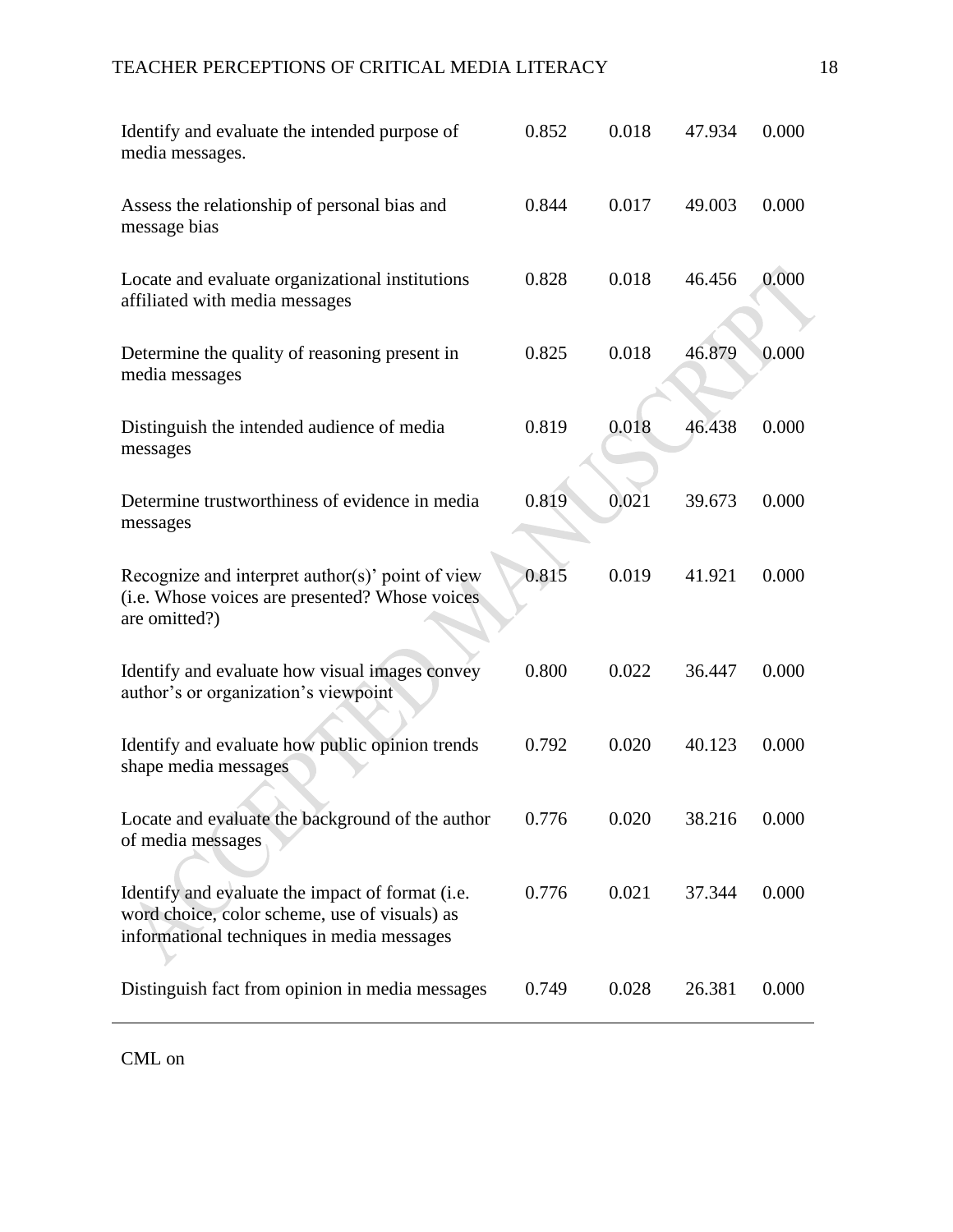| gender         | $-0.417$ | 0.152 | $-2.744$ | 0.006 |
|----------------|----------|-------|----------|-------|
| tchexp         | $-0.001$ | 0.005 | $-0.203$ | 0.839 |
| edlevel        | 0.235    | 0.090 | 2.616    | 0.009 |
| Primary        | 0.091    | 0.144 | 0.635    | 0.525 |
| Elementary     | 0.135    | 0.132 | 1.021    | 0.307 |
| Middle         | 0.159    | 0.138 | 1.153    | 0.249 |
| High           | 0.579    | 0.142 | 4.072    | 0.000 |
| <b>ELA</b>     | $-0.149$ | 0.128 | $-1.160$ | 0.246 |
| Math           | 0.069    | 0.144 | 0.478    | 0.632 |
| Socst          | 0.042    | 0.139 | 0.302    | 0.763 |
| Science        | $-0.222$ | 0.140 | $-1.585$ | 0.113 |
| other_subjects | $-0.218$ | 0.126 | $-1.726$ | 0.084 |
| conservative   | 0.019    | 0.026 | 0.734    | 0.463 |
| liberal        | 0.034    | 0.025 | 1.339    | 0.181 |

As indicated in Table 4, three covariates had statistically significant relationships with the CML factor. Specifically, being a high school teacher (estimate =  $0.579$ ,  $t = 4.072$ ,  $p < .001$ ) and having a higher degree (estimate =  $0.235$ ,  $t = 2.616$ ,  $p = .009$ ) predicted significantly higher CML factor scores. In contrast, being a male predicted significantly lower CML factor scores than being a female (estimate =  $-0.417$ ,  $t = -2.744$ ,  $p = .006$ ). Figure 1 illustrates the final ESEM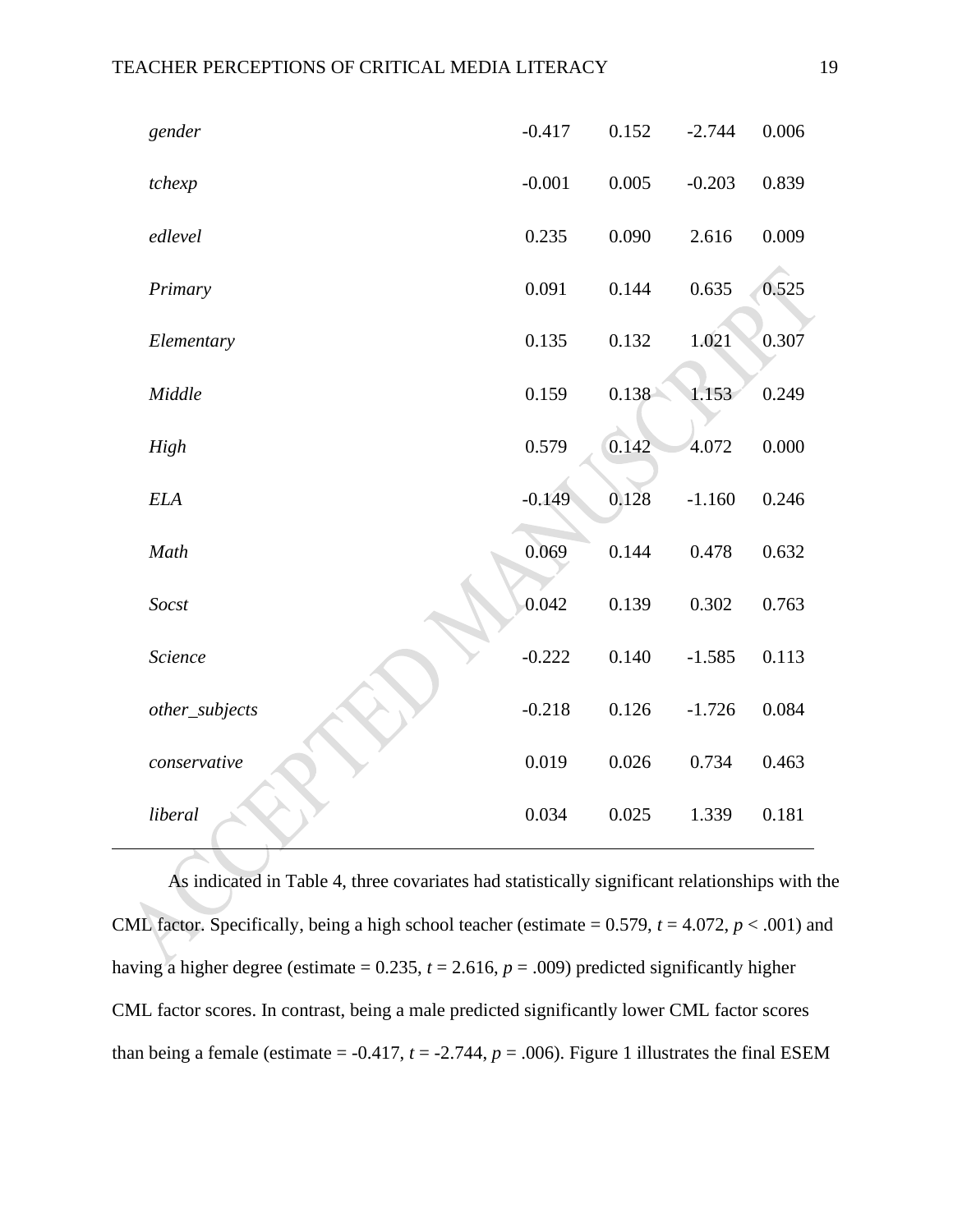model with statistically significant standardized path coefficients. Table 5 reports the mean CML factor scores for the statistically significant covariates.

## **Figure 1**

*Final ESEM Model*

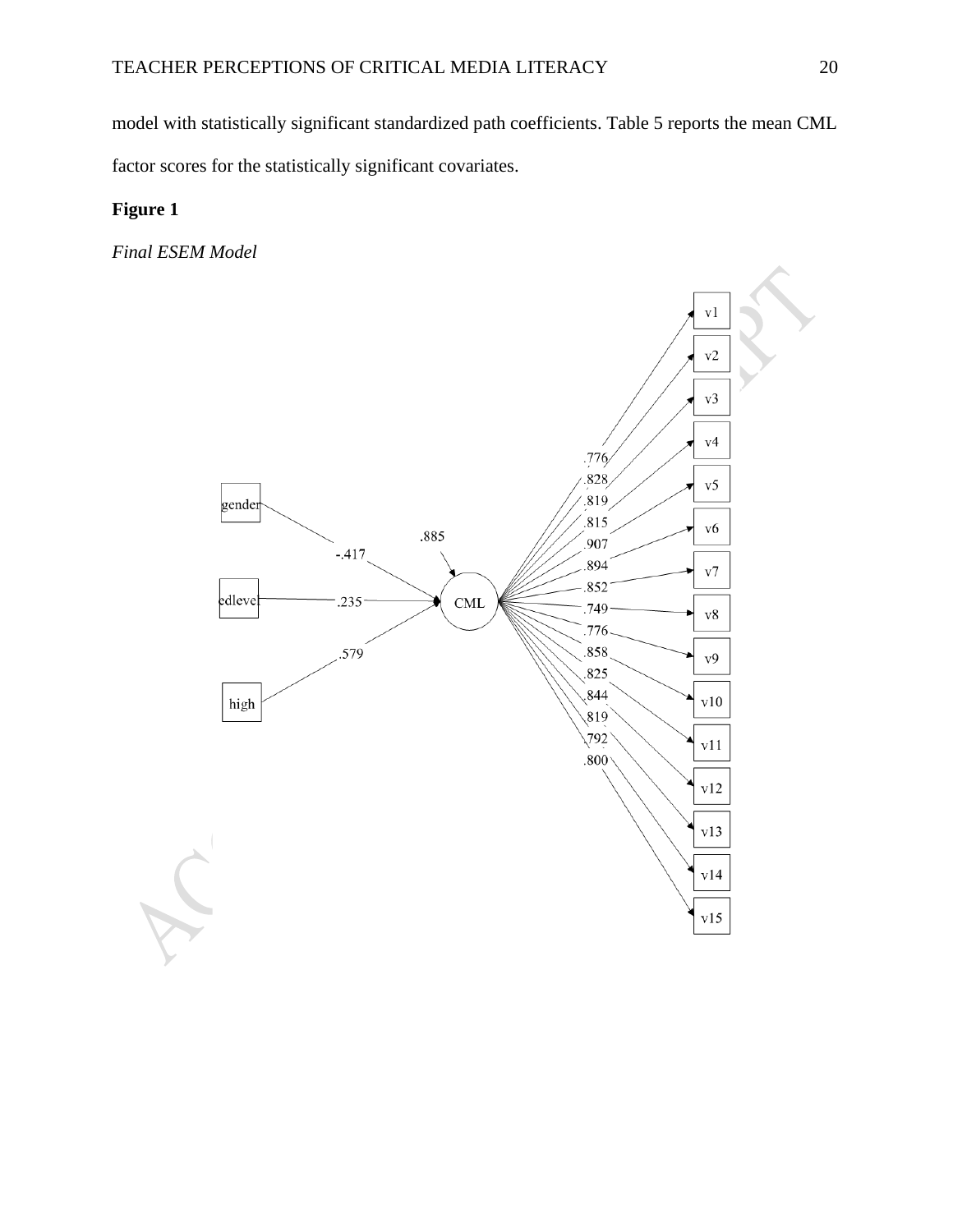## **Table 5**

| Covariate                | $\boldsymbol{M}$ | $\boldsymbol{SD}$ |
|--------------------------|------------------|-------------------|
| Gender                   |                  |                   |
| Females                  | .018             | .843              |
| Males                    | $-.123$          | .763              |
| <b>Educational Level</b> |                  |                   |
| Bachelor's               | $-.257$          | .841              |
| Master's                 | .126             | .815              |
| Doctoral                 | .081             | .718              |
| Grade Level              |                  |                   |
| High school              | .226             | .809              |
| Other schools            | $-.145$          | .817              |

*Mean CML Factor Scores by Gender, Educational Level, and Grade Level*

Non-parametric tests of significance yielded significant differences in CML factor scores for high school teachers and science teachers (Table 6). Specifically, high school teachers had significantly higher CML factor scores than teachers who do not work in high schools. In contrast, science teachers ( $M = -0.176$ ,  $SD = 0.759$ ) had significantly lower CML factor scores than those not teaching science ( $M = .065$ ,  $SD = 0.849$ ). Table 6 reports all non-parametric tests of significance by grade level, subject area, and gender.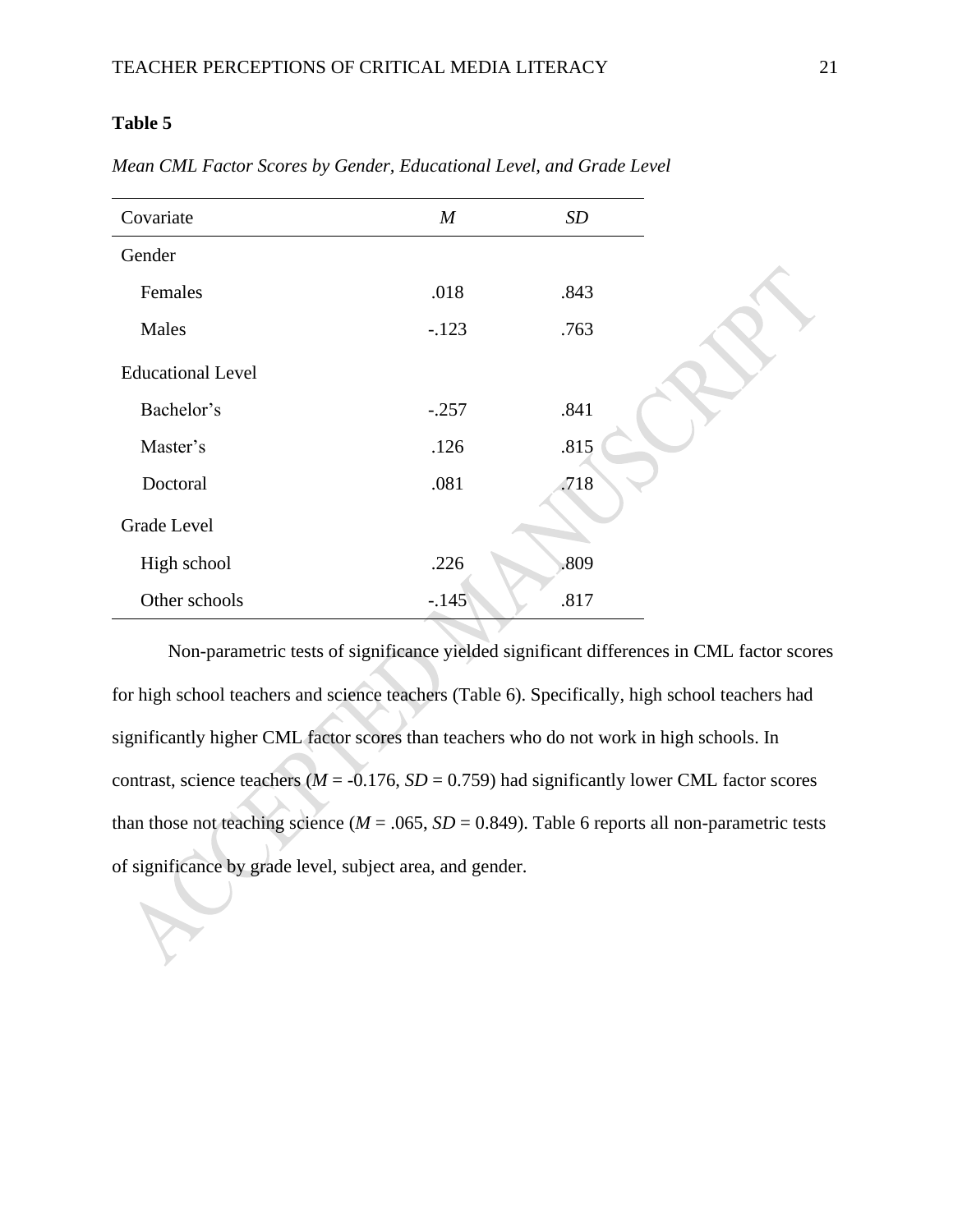## **Table 6**

|                | Mann-Whitney<br>U | Wilcoxon<br>W | S.E.    | Std. Test<br>Statistic | Asymptotic<br>$\boldsymbol{p}$ |
|----------------|-------------------|---------------|---------|------------------------|--------------------------------|
| Grade levels   |                   |               |         |                        |                                |
| Primary        | 11768.5           | 16718.5       | 887.477 | $-1.408$               | 0.159                          |
| Elementary     | 12318             | 17989         | 906.014 | $-1.38$                | 0.168                          |
| Middle         | 11955.5           | 15871.5       | 854.04  | $-0.118$               | 0.906                          |
| High           | 19135             | 28588         | 965.636 | 3.855                  | 0.000                          |
| Subject areas  |                   |               |         |                        |                                |
| <b>ELA</b>     | 15236             | 28116         | 988.775 | $-0.934$               | 0.350                          |
| Math           | 12512             | 18840         | 920.324 | $-1.617$               | 0.106                          |
| Social studies | 12952             | 18947         | 913.346 | $-0.916$               | 0.360                          |
| Science        | 11460.5           | 17025.5       | 903.489 | $-2.249$               | 0.025                          |
| Other          | 15263             | 25994         | 976.709 | $-0.517$               | 0.605                          |
| Gender         | 15263             | 25994         | 976.709 | $-0.517$               | 0.605                          |

*Non-Parametric Comparisons of Factor Scores by Grade Levels and Subject Areas*

The independent samples Kruskal-Wallis test showed that CML factor scores differed significantly by educational level  $(H_{(2)} = 15.794, p < .001)$ . Specifically, there was a statistically significant difference (std. test statistic  $= -3.942$ ,  $p < .001$ ) between teachers with a bachelor's degree and teachers with a master's degree. The independent samples Kruskal-Wallis test did not yield statistically significant differences ( $H_{(3)} = 4.750$ ,  $df = 3$ ,  $p = .191$ ) across individuals from the Southern ( $M = -0.025$ ,  $SD = 0.780$ ), Western, ( $M = -0.127$ ,  $SD = 0.869$ ), Midwestern ( $M =$ 0.064,  $SD = 0.948$ ), and Northeastern ( $M = 0.207$ ,  $SD = 0.897$ ) regions of the U.S.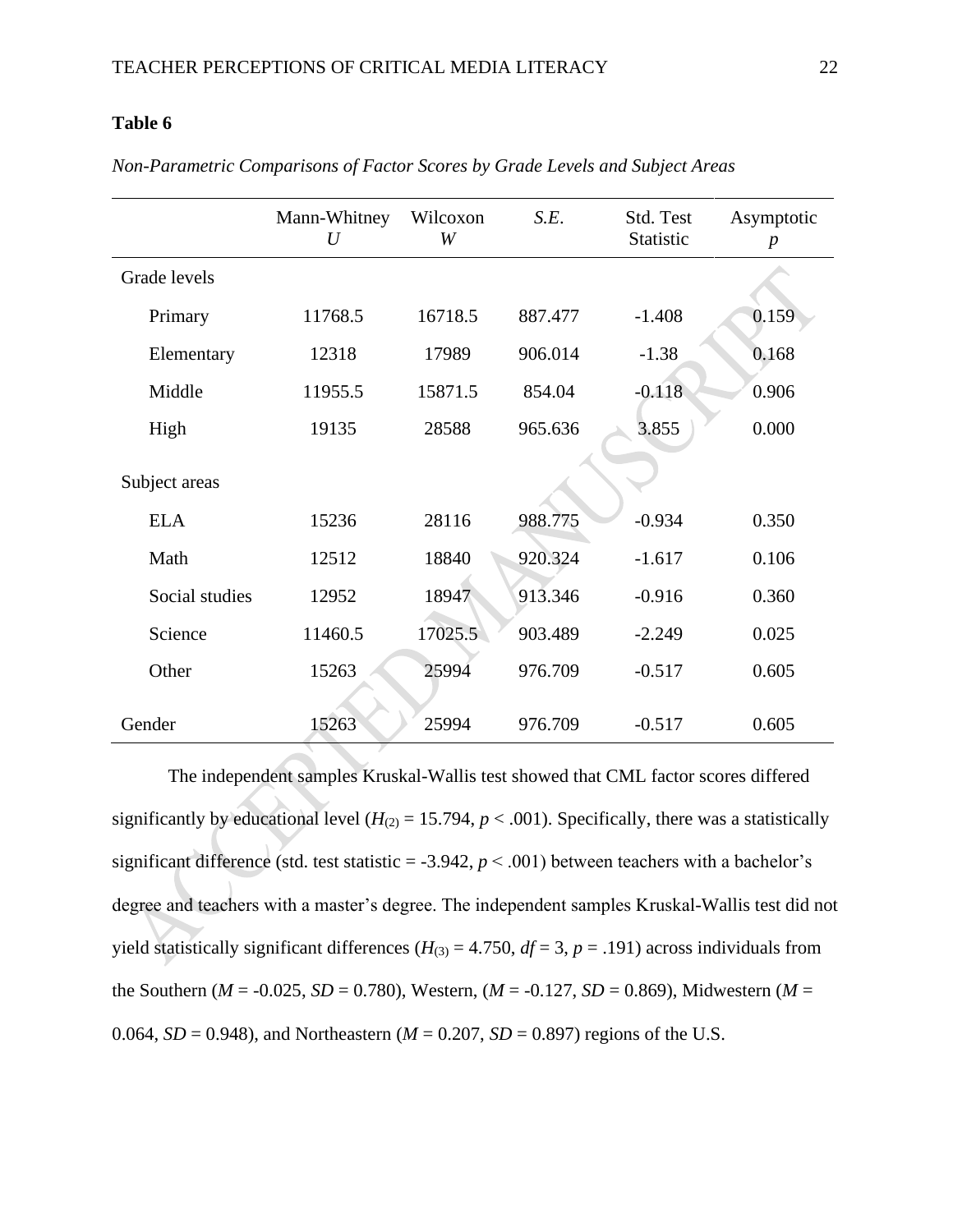#### **Discussion and Implications**

#### **Level of Importance**

The first research question was: What level of importance do teachers place on students learning CML skills? Descriptive analyses and *t*-test results showed the teachers surveyed placed a high level of importance on students learning CML skills. All items ratings were high with means significantly higher than the minimum rating of 1 (*Not Important at All*). These results imply teachers are aware of the importance of CML and may contradict previous findings (Akar-Vural, 2010; Marlatt, 2020; Share et al., 2019; Torres & Mercado, 2006). This overall finding may be hopeful in that it indicates more teachers understand the importance of CML; however, it does not imply they are consistently teaching their students CML skills. Further study of teacher practice is warranted to examine the relationship between teacher beliefs and teacher practice regarding CML.

The two items on the survey with the highest mean scores indicated survey respondents found distinguishing fact from opinion and determining the trustworthiness of media messages very important. Conversely, the two items with the lowest means indicated participants perceived determining institutions affiliated with media messages and evaluating the impact of format (i.e., word choice, color scheme, use of visuals) in media messages less important. Determining fact from opinion and trustworthiness of sources are concepts that are clearly included in curricular standards and that teachers may perceive as easier to teach. Professional learning for teachers regarding CML should focus, therefore, on more abstruse concepts, such as researching the funding and background organizations responsible for media messages as well as how to analyze a media message's format and content to determine its intended audience and hidden biases.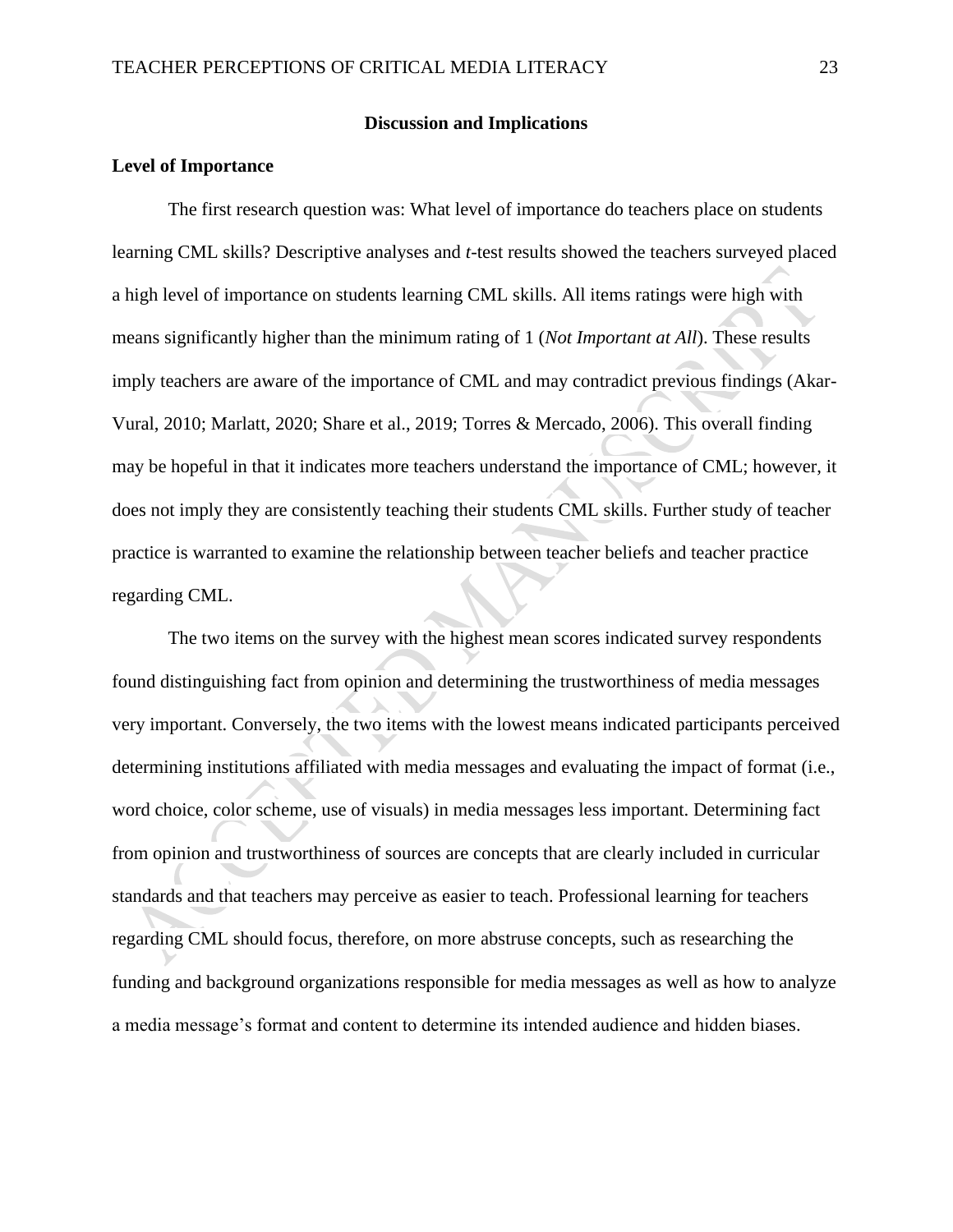Explicitly teaching students how and when to use these skills as critical viewers is vital (Flores-Koulish & Deal, 2008; Korona, 2020; Thevenin, 2020).

There are resources available educators can use to learn more about CML and become better equipped to teach CML skills in the classroom. Educators can consult the following resources as part of a professional learning community or when they are working with students in their classrooms to develop their CML skills: [National Writing Project,](https://www.nwp.org/) [National Council of](http://www.ncte.org/)  [Teachers of English,](http://www.ncte.org/) [News Literacy Project,](http://www.newslit.org/) [Media Literacy Now,](https://medialiteracynow.org/) and [I AM not the MEdia.](https://www.iamnotthemedia.org/) These resources and organizations help teachers and students learn to be thoughtful consumers and creators of media and information. For example, on the [I AM not the MEdia](https://www.iamnotthemedia.org/) website, teachers and students can access curriculum resources, workshops, conferences, book speakers, etc. to enhance their CML instruction.

In addition to these resources, we recommend that educators consider professional learning in the area of CML as professional learning can serve as a promising catalyst for transforming instruction and is therefore an effective avenue for improving student learning. We suggest professional learning initiatives that help educators first see the elements of CML and learn how to unpack them in their state standards. These initiatives will serve to establish the need for additional professional learning in the area of CML. With an emphasis on the Kellner and Share (2019) framework, educators can see CML as an extension of reading and content comprehension and support their students in internalizing the key questions they should ask as they approach any kind of text, but media texts especially. Just as teachers guide students in understanding author messages and intent in traditional prose or informational texts, teachers also need to be equipped to teach students these same skills using digital sources and media.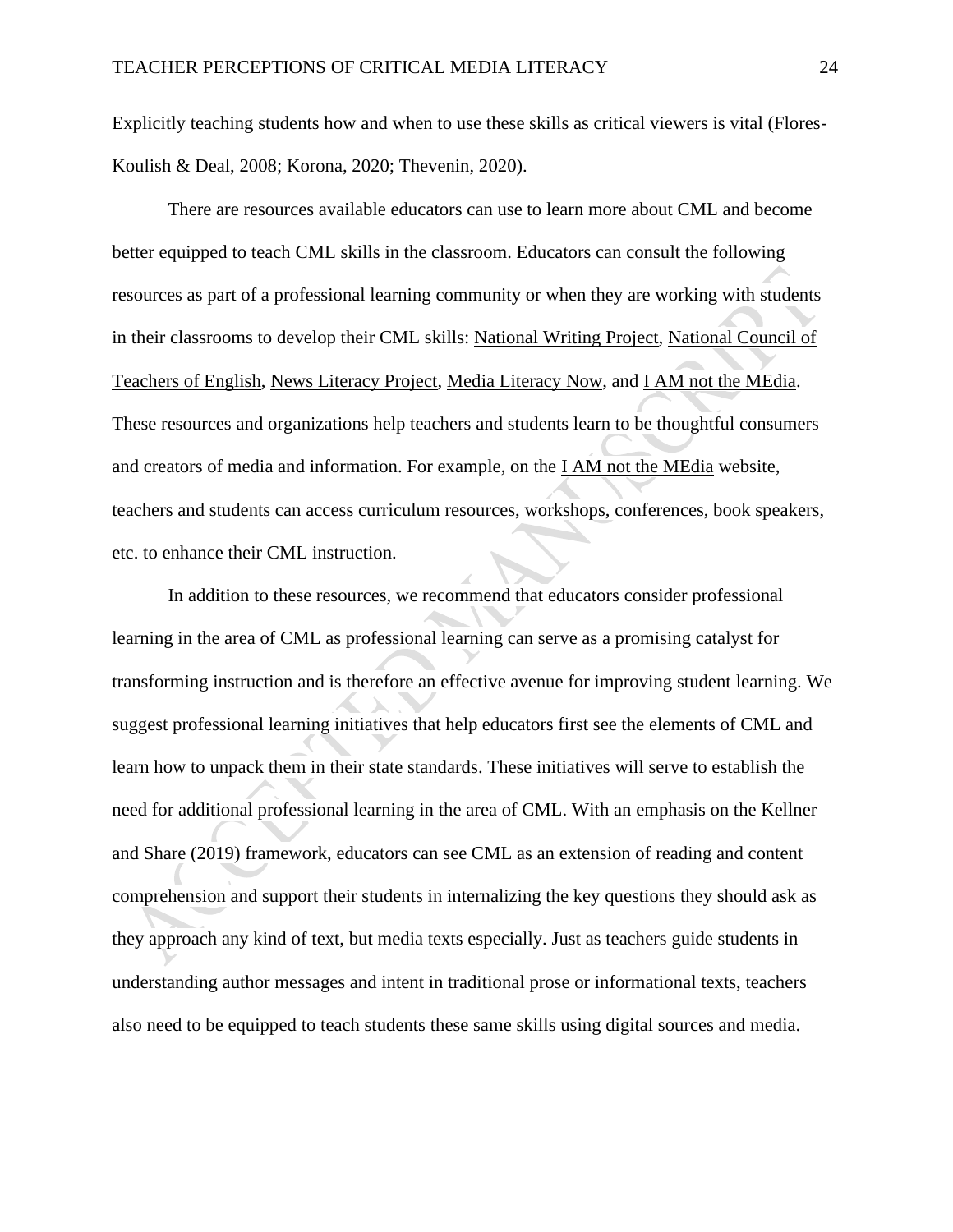#### **Underlying Factor**

The second research question was: What factors of CML underlie the data? We identified one overarching factor, which we labeled simply CML; this factor had a very good fit to the data and high reliability. The marker item for this factor was "Identify and evaluate motives for media messages." This item had a very high loading (.907) and represents the defining feature of the CML factor as perceived by the teachers surveyed. As such, participants indicated that identifying the motives for media messages is the underlying reason why CML skills are important for students. Their perception is in consonance with the theoretical and pedagogical foundations of CML, in that CML skills prepare students to recognize hidden agendas (Bhatia, 2018) as critical consumers of media (Thevenin, 2020). Identifying and evaluation motives, as the essential element of CML, is also supported by Kellner and Share's (2019) conceptual framework for CML with in emphasis on questioning assumptions, ideologies, power structures, and sources underlying media messages.

Findings from the current study also support the validity and internal consistency of the CML construct, which indicates the Critical Media Literacy Survey used in this study is supported by evidence of reliability and validity for measuring teacher perceptions of CML and would be a useful data collection tool for further investigations of teacher perceptions of the importance of CML. Other researchers are encouraged to both replicate and build on the current study with more diverse subgroups of teachers or other educators.

#### **Demographic Differences**

The third research question was: To what extent does the level of importance teachers place on students learning CML skills differ across teacher demographic factors (i.e., political affiliation, gender, grade level taught, subject area taught, educational level, and years of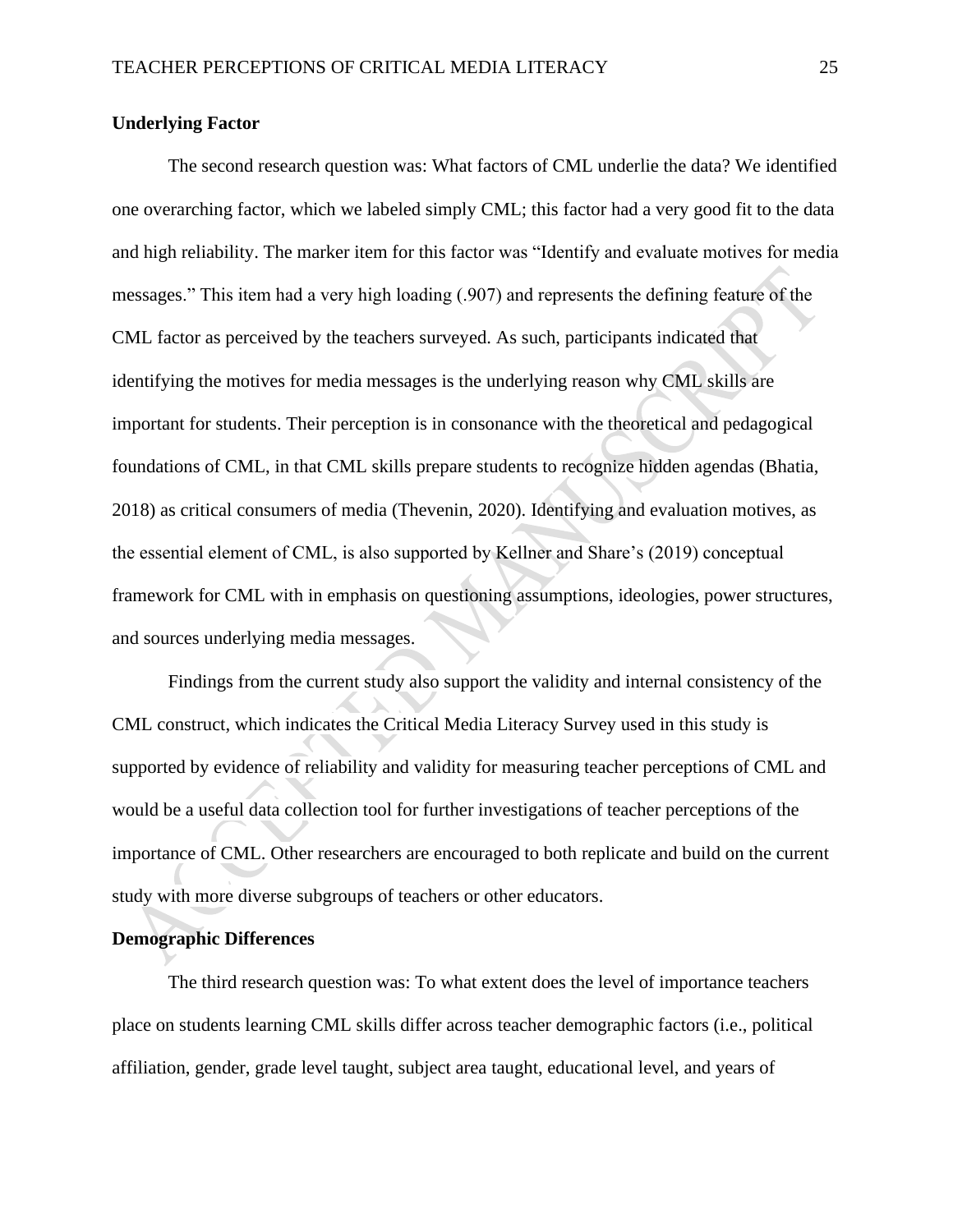experience)? This question was the central focus of the study and yielded significant results that may have implications for teacher education programs and professional learning initiatives. Here we offer suggestions for improvement as part of our discussion.

While years of teaching experience; subject areas; being a primary, elementary, or middle school teacher; geographic area; and being politically conservative or progressive were not significant predictors of CML factor scores, three covariates showed significant differences gender, educational level, and being a high school teacher. Being a male predicted lower CML scores, whereas teaching at the high school level and possessing a graduate degree predicted higher CML scores. There are far fewer male teachers nationwide (Whitney, 2021), so this finding may simply be an outlier with less import, though it is interesting in light of Xiao et al.'s (2021) recent finding that female young adults were more likely to be critical viewers of social media messages than their male counterparts. These findings are consistent with previous studies showing that females used social media and were more critical media literate than males in online media contexts (e.g., Kahne et al., 2012; Nadkarni & Hofmann, 2011, as cited in Xiao et al., 2021). All of this may suggest male educators should be targeted for professional learning regarding CML. However, because the present study does not have a large enough representative sample and most respondents were female, professional learning targeting all genders would likely yield the best outcomes.

The greatest difference for educational level was between participants with a bachelor's degree and those who had earned a master's degree. Earning a graduate degree may lead to a greater appreciation of the importance of CML. Moreover, this difference suggests graduate programs are doing a better job teaching the value of CML and that more focus on CML is needed at the undergraduate level in teacher preparation programs (Butler, 2019, 2020; Marlatt,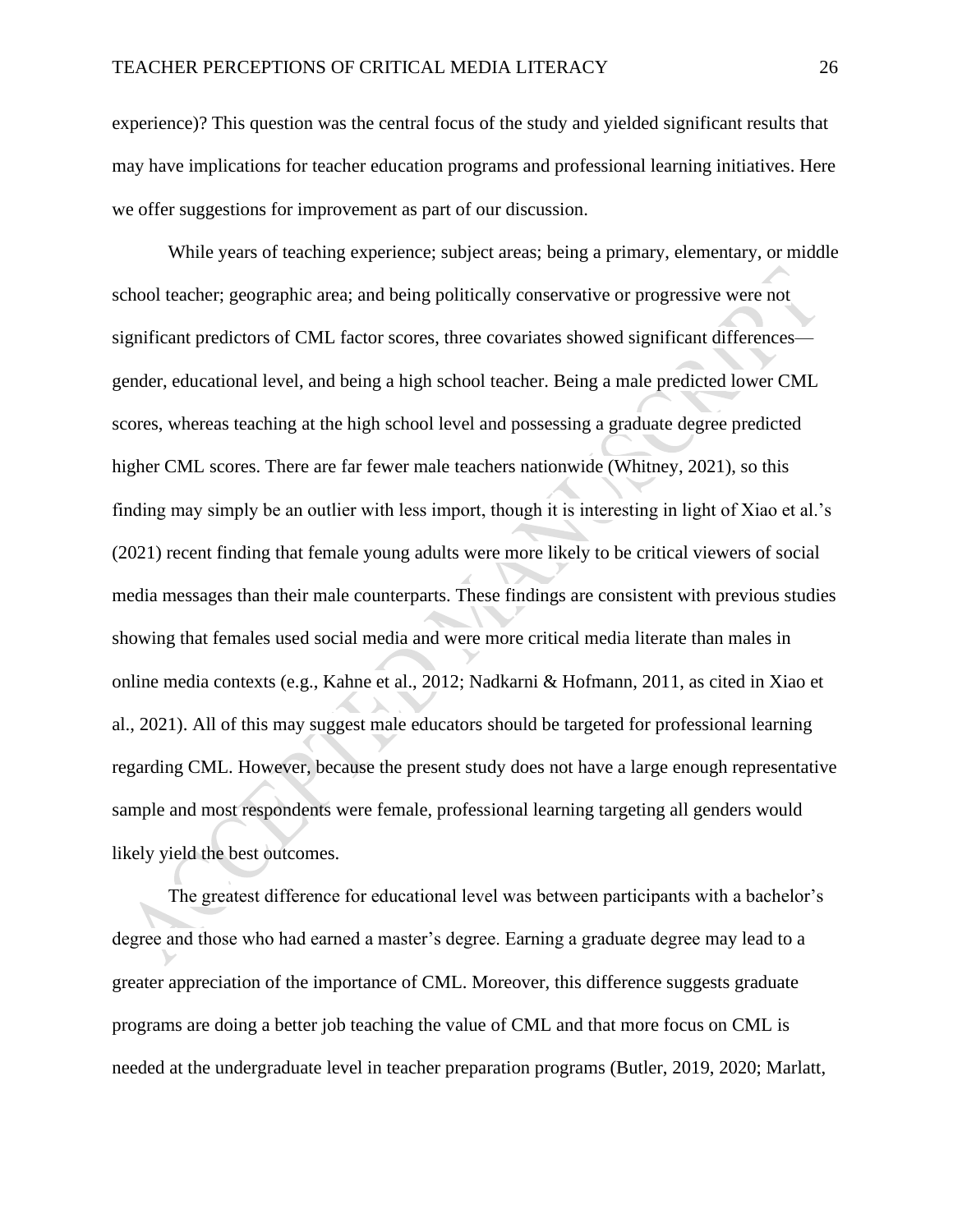2020). Furthermore, high school teachers who completed the survey demonstrated greater awareness of the importance of CML compared to their elementary and middle school counterparts, a finding which is not surprising because CML is typically included in curricular standards at the high school level but plays a less prominent role in elementary standards. Butler (2019, 2020) and others have argued for CML to be included in literacy standards from grades K through 12, a conclusion the current study may support. In addition, elementary and middle school teachers should be selected for professional learning regarding CML.

While differences in factor scores were not statistically significant in other subject areas, CML factor scores were significantly lower for science teachers than for teachers who did not teach science. This finding is consistent with Share et al.'s (2019) finding that English Language Arts (ELA) teachers reported the highest levels of media analysis skills, almost double that of science teachers. Literacy—including media literacy—is the primary goal of ELA instruction (Share & Mamikonyan, 2020). Fang (2014) and others posit all teachers should be literacy teachers, to which we would include all teachers should be CML teachers as well. The significantly lower CML factor scores among science teachers in the current study suggest CML should play a more prominent role in teacher education programs for non-ELA teachers, and CML professional learning initiatives should target non-ELA teachers as well.

#### **Limitations and Further Research**

The current study relies on a moderate size, majority female sample. Approximately half of the participants were from the southern U.S. region. Additionally, the current sample is selfselected and may, therefore, have an increased interest in the topic. Replicating the study with a larger, randomly selected sample that reflects the demographic distribution of the population of U.S. teachers would increase the representativeness of the results. Furthermore, conducting the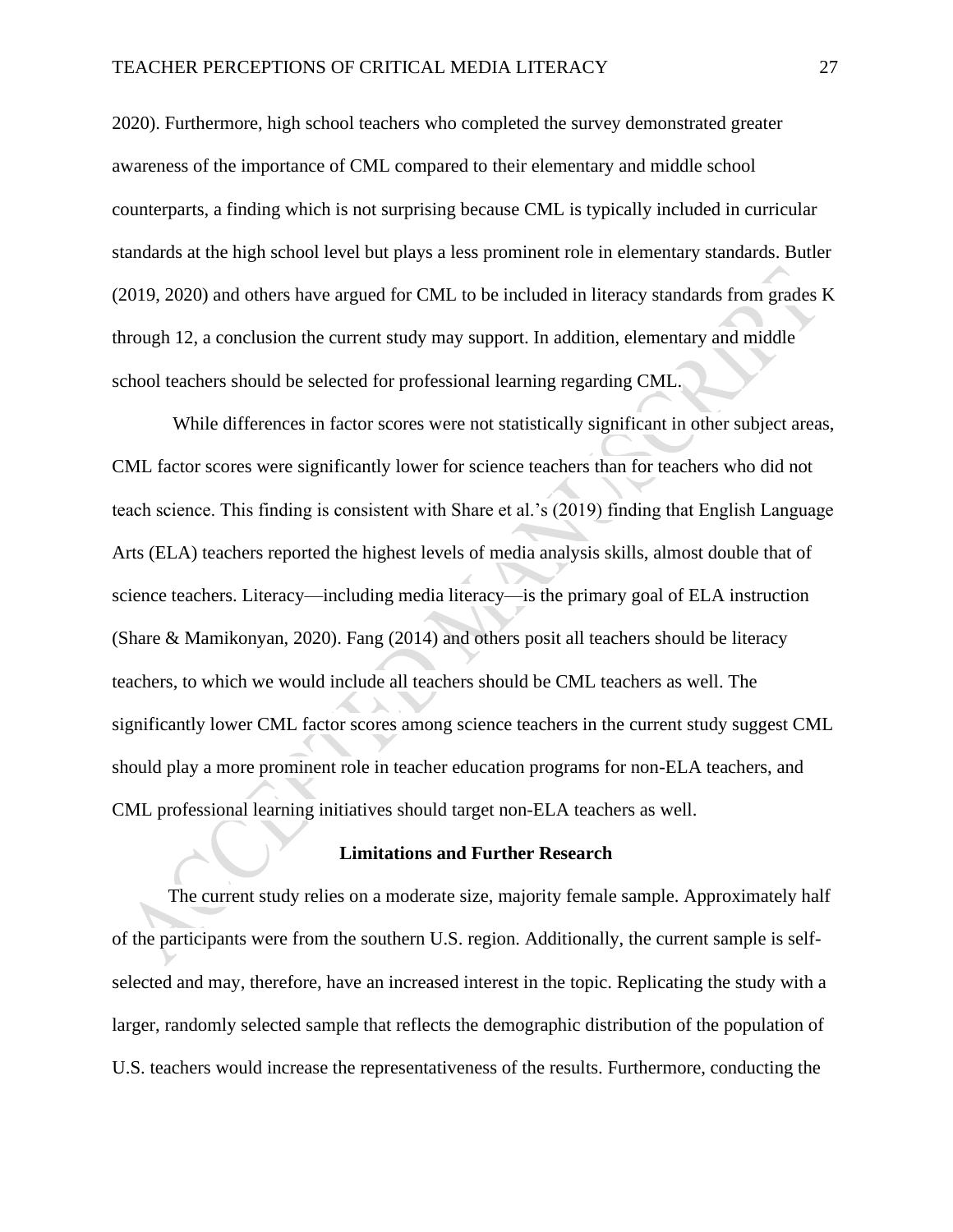ESEM procedures with another sample would provide evidence of external validity for the CML model and the current findings.

Our results rely on a self-report measure and indicate teachers' beliefs about the importance of CML. This measure does not show the extent to which teachers provide CML instruction to their students. Further, the current study did not examine teacher CML beliefs in relation to student CML skills. Future research should examine the extent to which teachers' CML beliefs translate into practice and relates to students' CML skills.

#### **Conclusion**

Sonnet Ireland (2018), a librarian, summarized the problem succinctly: "As long as there has been information, misinformation has existed too" (p. 127). This is due in large part to the fact that a text cannot be neutral because all texts are socially constructed from a specific perspective with the intent of communicating a specific message. Further, the ways we read texts are also not neutral because our past experiences and worldviews inform our understanding of what is being communicated (Vasquez et al., 2019). This study highlights the need for educators to create spaces that promote critical and engaged explorations of media so that students can be aware of and counter "manipulative media forces" (Marlatt, 2020, p. 94).

Teacher education programs can play a key role in ensuring that students, both higher education and public-school students, develop "intellectual self-defense" and know how to access independent, not-for-profit media (Marlatt, 2020, p. 96). Teachers should help students read beyond the surface of the media messages they encounter by questioning the interests and biases behind them and help students learn to seek out alternative ways to be informed (Torres & Mercado, 2006). When educators and students read media messages with a more critical lens and support alternative media whose mission is to truly inform with accurate and unbiased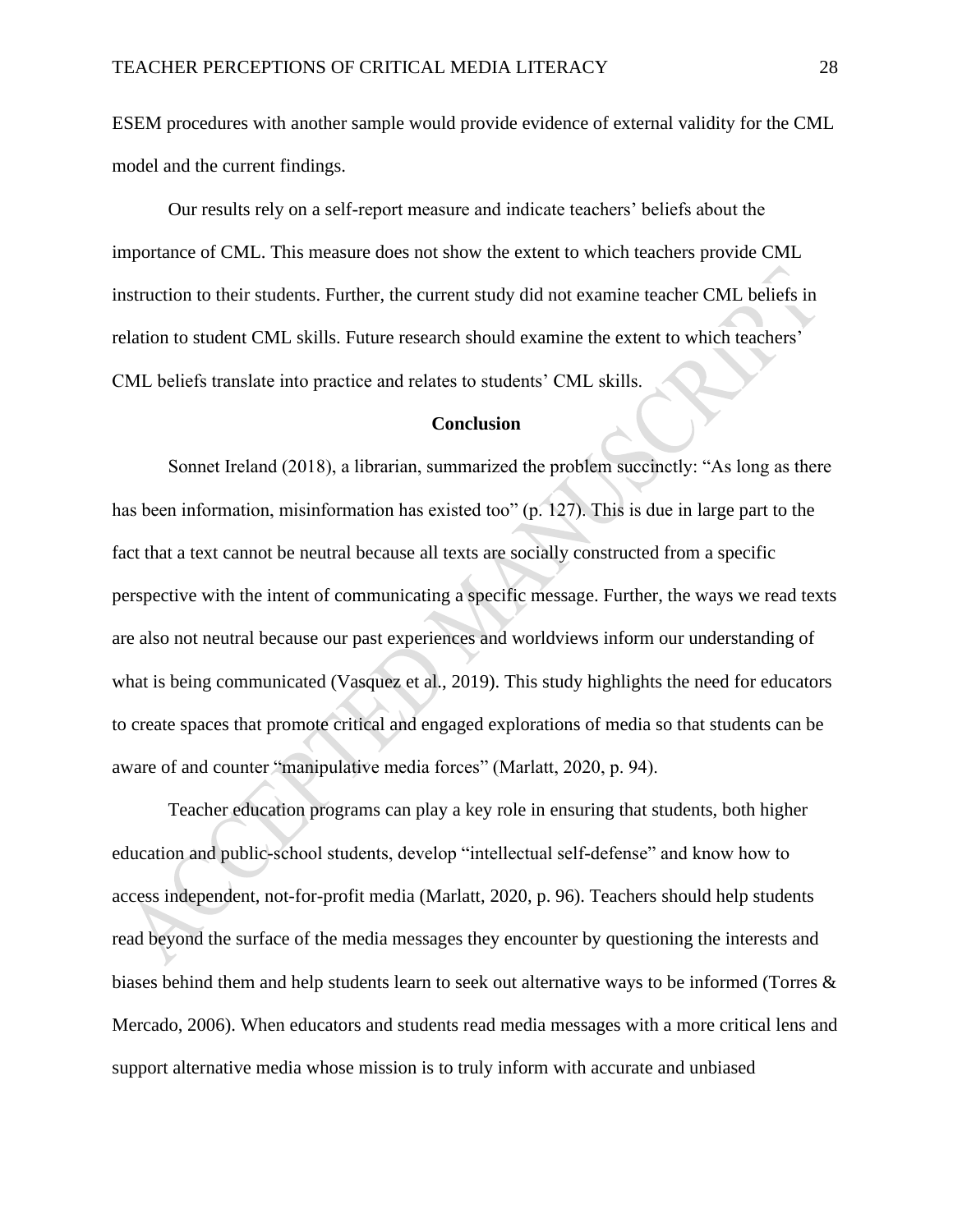information, they become less vulnerable to misinformation and better able to discern—and defend themselves from—(dis)information when they encounter it.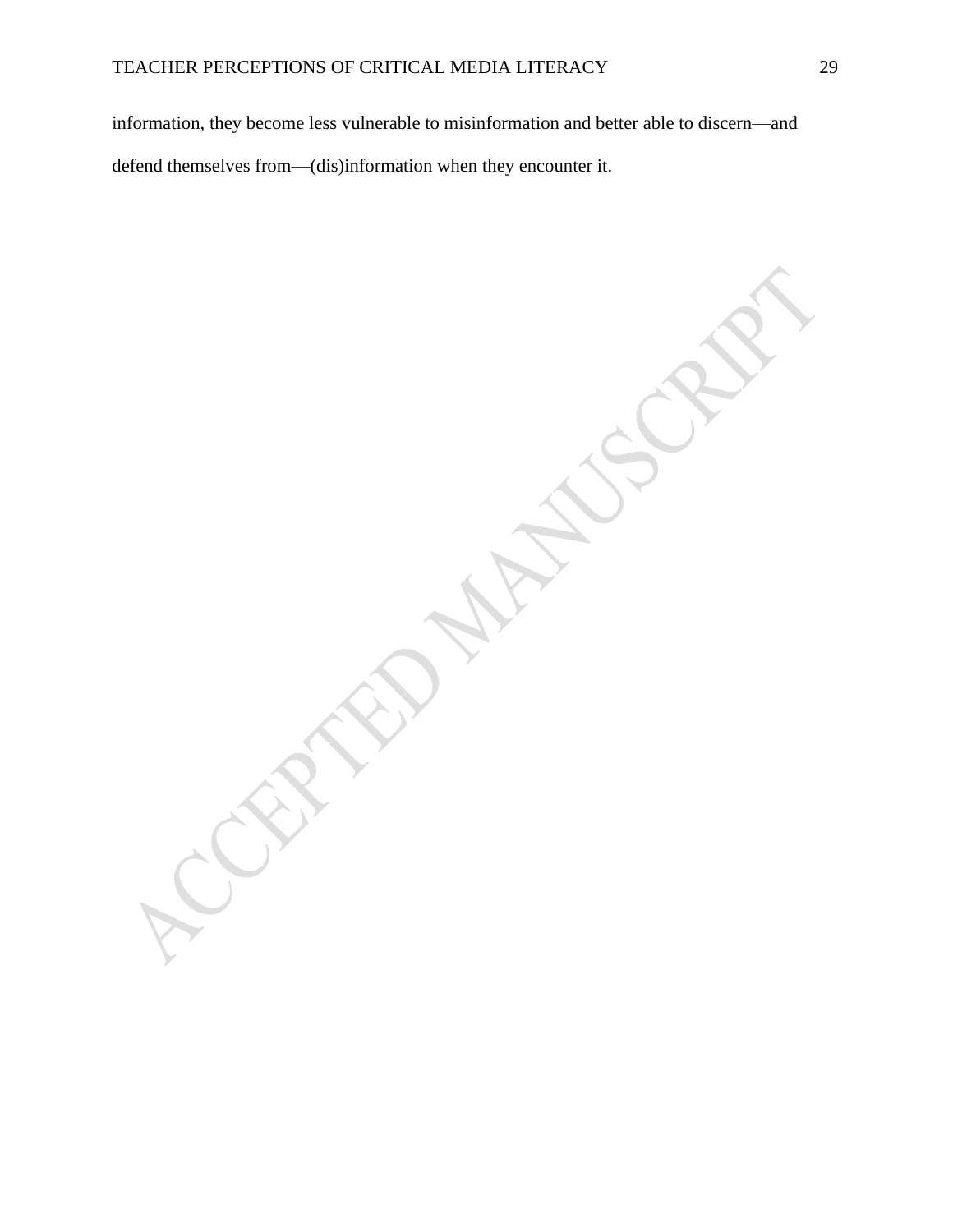#### **References**

- Akar-Vural, R. (2010). How rural schoolchildren and teachers read TV dramas: A case study on critical media literacy in Turkey. *Urban Education*, *45*(5), 740–763. <https://doi.org/10.1177/0042085910377289>
- Asparouhov, T., & Muthén, B. (2009). Exploratory structural equation modeling. *Structural Equation Modeling: A Multidisciplinary Journal*, *16*(3), 397–438. [https://doi.org/](https://doi.org/%2010.1080/10705510903008204)  [10.1080/10705510903008204](https://doi.org/%2010.1080/10705510903008204)
- Bandura, A. (1993). Perceived self-efficacy in cognitive development and functioning. *Educational Psychologist*, *28*(2), 117–148. [https://doi.org/10.1207/s15326985ep2802\\_3](https://doi.org/10.1207/s15326985ep2802_3)
- Barrett, P. (2007). Structural equation modeling: Adjudging model fit. *Personality and Individual Differences*, *42*(5), 815–824.<https://doi.org/10.1016/j.paid.2006.09.018>
- Bhatia, K. V. (2018). Mediating religious literacy among primary school children in Gujarat: Classroom as a liminal space. *Journal of Media Literacy Education*, *10*(3), 152–170[.](https://eric.ed.gov/?id=EJ1194043) <https://doi.org/10.23860/JMLE-2018-10-3-9>
- Burnett, C., & Merchant, G. (2019). Revisiting critical literacy in the digital age. *The Reading Teacher*, *73*(3), 263–266.<https://doi.org/10.1002/trtr.1858>
- Butler, A. (2019). Teacher education: The next needed step in critical media literacy education. *The International Journal of Critical Media Literacy*, *1*(2), 153–172[.](https://doi.org/10.1163/25900110-00102001) <https://doi.org/10.1163/25900110-00102001>
- Butler, A. T. (2020). *Educating media literacy: The need for critical media literacy in teacher education*. Brill.<https://doi.org/10.1163/9789004416765>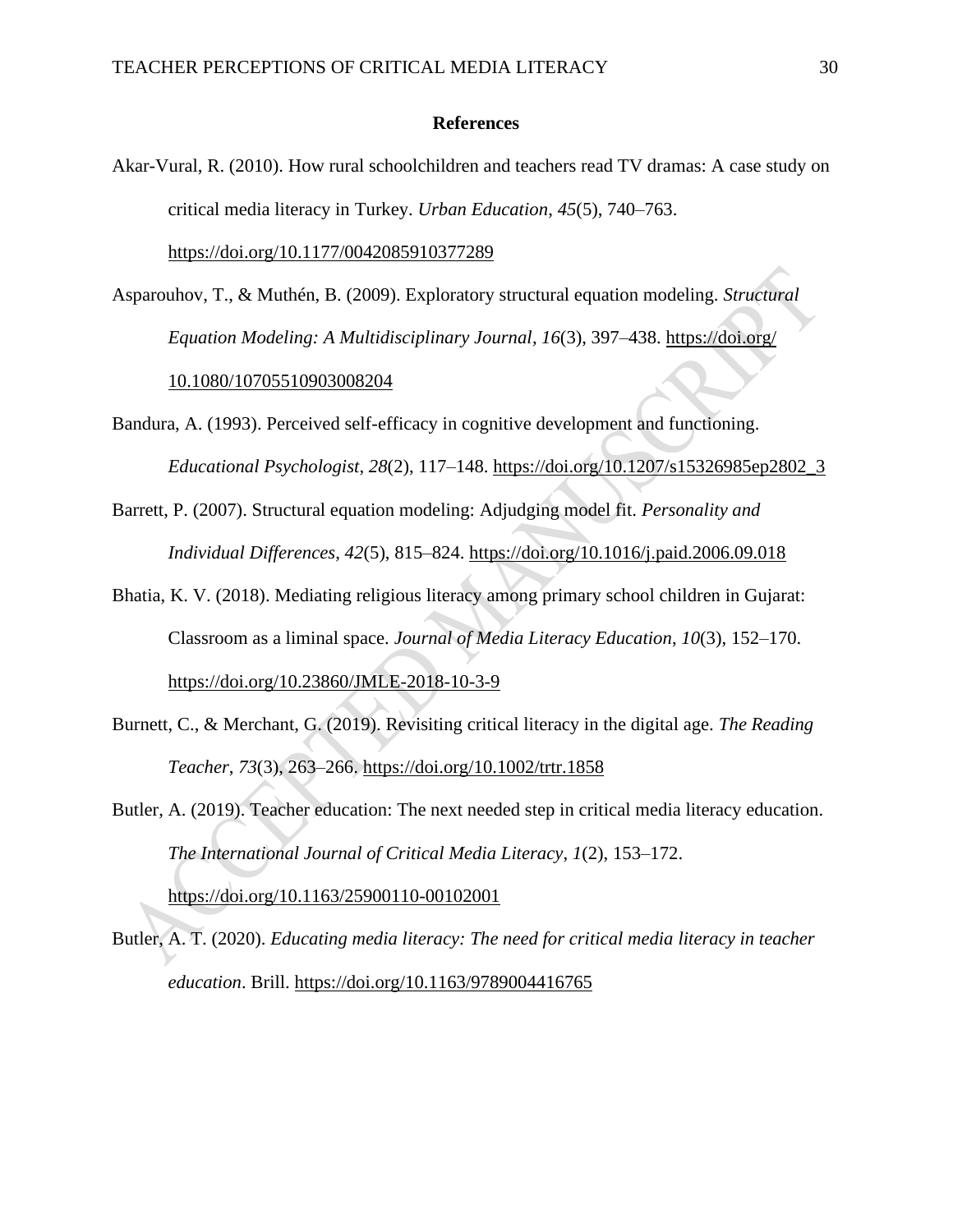- Costello, A. B., & Osborne, J. W. (2005). Best practices in exploratory factor analysis: Four recommendations for getting the most from your analysis. *Practical Assessment, Research & Evaluation*, *10*(7), 1–9[.](https://scholarworks.umass.edu/pare/vol10/iss1/7) <https://scholarworks.umass.edu/pare/vol10/iss1/7>
- DiStefano, C., Liu, J., Jiang, N., & Shi, D. (2018). Examination of the weighted root mean square residual: Evidence for trustworthiness? *Structural Equation Modeling: A Multidisciplinary Journal*, *25*(3), 453–466[.](https://doi.org/10.1080/10705511.2017.%201390394) [https://doi.org/10.1080/10705511.2017.](https://doi.org/10.1080/10705511.2017.%201390394)  [1390394](https://doi.org/10.1080/10705511.2017.%201390394)
- Fang, Z. (2014). Preparing content area teachers for disciplinary literacy instruction. *Journal of Adolescent & Adult Literacy*, *57*(6), 444–448.<https://doi.org/10.1002/jaal.269>
- Finney, S. J., & DiStefano, C. (2013). Nonnormal and categorical data in structural equation modeling. In G. R. Hancock & R. O. Mueller (Eds.), *A second course in structural equation modeling* (2nd ed., pp. 439–492). Information Age.
- Flores-Koulish, S. A., & Deal, D. (2008). Reacting to change: Critical media literacy for United States reading teachers? *Simile*, *8*(3), 1–14.<https://doi.org/10.3138/sim.8.3.001>
- Gainer, J. S., Valdez-Gainer, N., & Kinard, T. (2009). The elementary bubble project: Exploring critical media literacy in a fourth-grade classroom. *The Reading Teacher*, *62*(8), 674– 683[.](https://doi.org/10.1598/RT.62.8.5) <https://doi.org/10.1598/RT.62.8.5>
- Gilakjani, A. P., & Sabouri, N. B. (2017). Teachers' beliefs in English language teaching and learning: A review of the literature. *English Language Teaching*, *10*(4), 78–86. <https://doi.org/10.5539/elt.v10n4p78>
- Goddard, R., Hoy, W., & Hoy, A. (2000). Collective teacher efficacy: Its meaning, measure, and impact on student achievement. *American Educational Research Journal*, *37*(2), 479– 507.<https://doi.org/10.2307/1163531>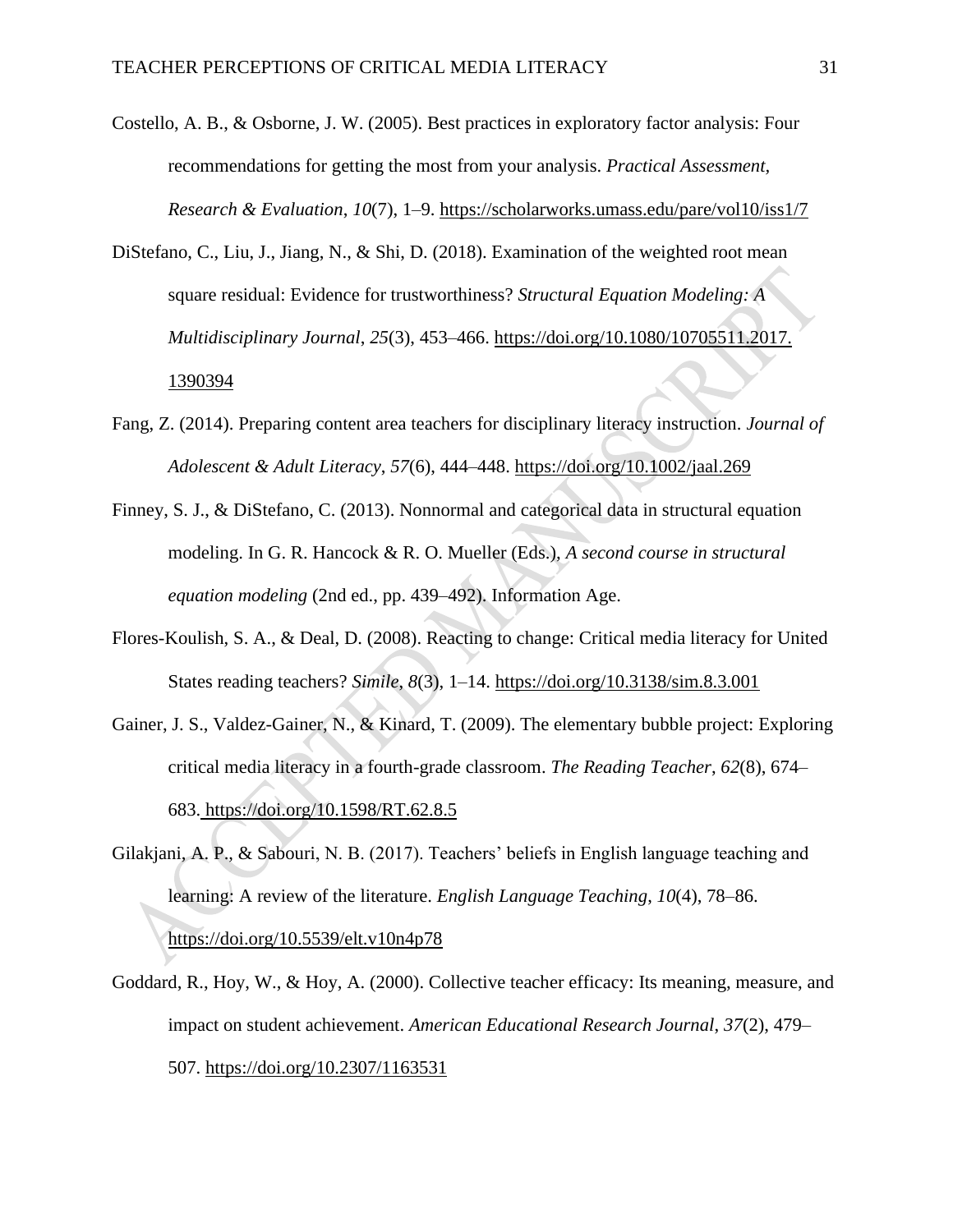- Goering, C. Z., & Thomas, P. L. (2018). *Critical media literacy and fake news in post-truth America*. Brill.
- Hammer, R., & Kellner, D. (Eds.). (2009). *Media/cultural studies: Critical approaches*. Peter Lang.
- Higdon, N., & Huff, M. (2022). *Let's agree to disagree: A critical thinking guide to communication, conflict management, and critical media literacy*. Routledge.
- Hol, D., & Aydin, I. (2020). Is technology in our classrooms? EFL teachers' beliefs and engagement with technology in the classroom. *Journal of Educational Issues*, *6*(2), 38– 58.<https://doi.org/10.5296/jei.v6i2.17326>
- Hu, L., & Bentler, P. M. (1999). Cutoff criteria for fit indexes in covariance structure analysis: Conventional criteria versus new alternatives. *Structural Equation Modeling, 6*(1), 1–55[.](https://doi.org/10.1080/10705519909540118) <https://doi.org/10.1080/10705519909540118>
- Ireland, S. (2018). Fake news alerts: Teaching news literacy skills in a meme world. *The Reference Librarian*, *59*(3), 122–128.<https://doi.org/10.1080/02763877.2018.1463890>
- Kagan, D. M. (1992). Implication of research on teacher belief. *Educational Psychologist*, *21*(1), 65–90. [https://doi.org/10.1207/s15326985ep2701\\_6](https://doi.org/10.1207/s15326985ep2701_6)
- Kellner, D., & Share, J. (2007). Critical media literacy: Crucial policy choices for a twenty-firstcentury democracy. *Policy Futures in Education*, *5*(1), 59–69[.](https://doi.org/10.2304/pfie.2007.5.1.59) <https://doi.org/10.2304/pfie.2007.5.1.59>
- Kellner, D., & Share, J. (2019). *The critical media literacy guide: Engaging media and transforming education*. Brill/Sense Publishers.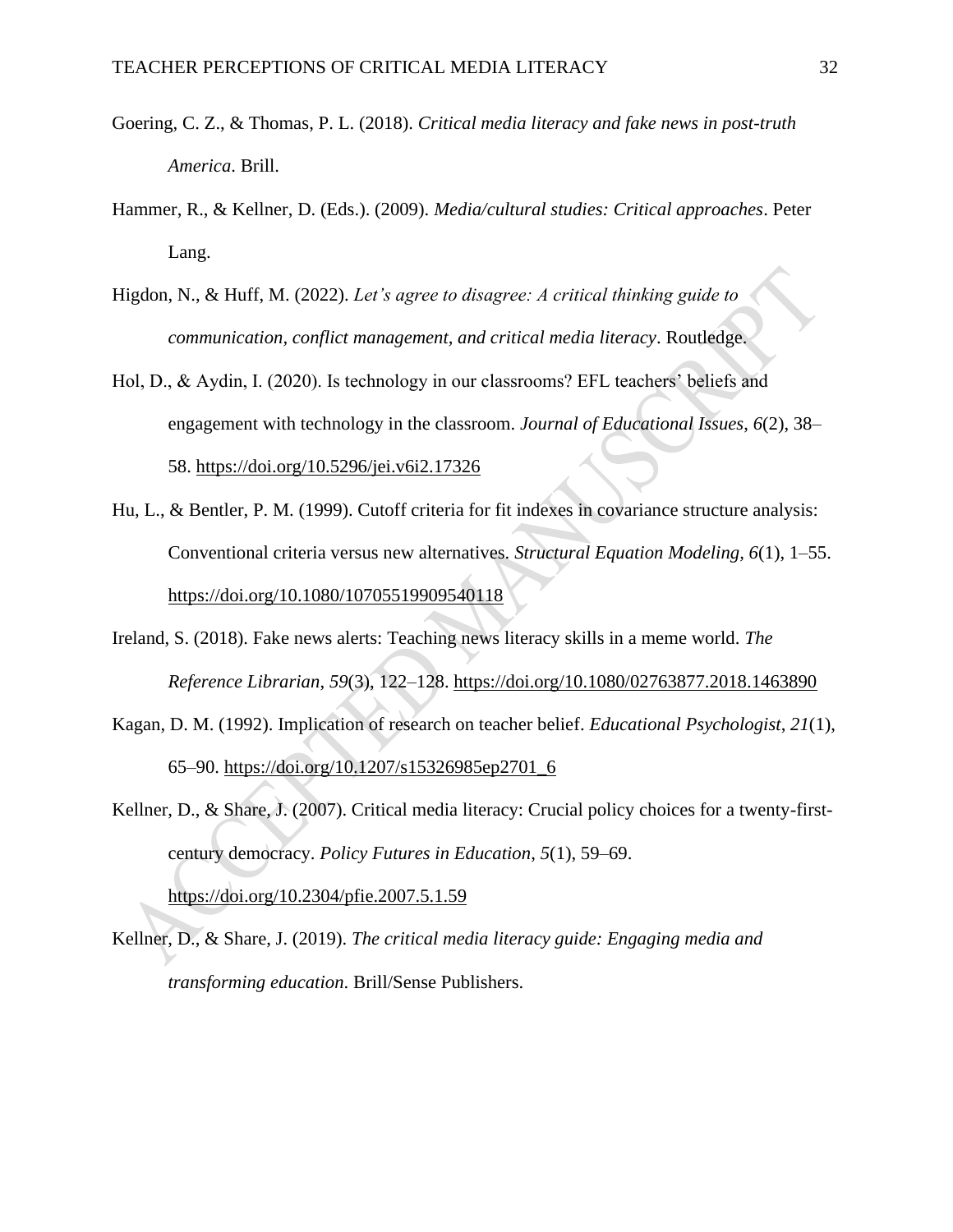Korona, M. (2020). Evaluating online information: Attitudes and practices of secondary English Language Arts teachers. *Journal of Media Literacy Education*, *12*(1), 42–56[.](https://doi.org/10.23860/JMLE-2020-12-1-4) <https://doi.org/10.23860/JMLE-2020-12-1-4>

- Luke, C. (1994). Childhood and parenting in popular culture. *The Australian and New Zealand Journal of Sociology*, *30*(3), 289–302[.](https://doi.org/10.1177/144078339403000304) <https://doi.org/10.1177/144078339403000304>
- Marlatt, R. (2020). Encounter and counter: Critical media literacy in teacher education. *Journal of Media Literacy Education*, *12*(2), 93–99.<https://doi.org/10.23860/JMLE-2020-12-2-8>
- Marsh, H. W., Morin, A. J., Parker, P. D., & Kaur, G. (2014). Exploratory structural equation modeling: An integration of the best features of exploratory and confirmatory factor analysis. *Annual Review of Clinical Psychology*, *10*, 85–110. [https://doi.org/10.1146/](https://doi.org/10.1146/%20annurev-clinpsy-032813-153700)  [annurev-clinpsy-032813-153700](https://doi.org/10.1146/%20annurev-clinpsy-032813-153700)
- Matlock, K. L., Goering, C. Z., Endacott, J., Collet, V. S, Denney, G. S., Jennings-Davis, J., & Wright, G. P. (2016). Teachers' views of the Common Core State Standards and its implementation. *Educational Review*, *68*(3), 291–305. [https://doi.org/10.1080/00131911](https://doi.org/10.1080/00131911.2015.1070333) [.2015.1070333](https://doi.org/10.1080/00131911.2015.1070333)
- Morin, A. J. S., Marsh, H. W., & Nagengast, B. (2013). Exploratory structural equation modeling. In G. R. Hancock & R. O. Mueller (Eds.), *Structural equation modeling: A second course* (2nd ed., pp. 395–436). Information Age.
- Morin, A. J., & Maiano, C. (2011). Cross-validation of the short form of the physical selfinventory (PSI-S) using exploratory structural equation modeling (ESEM). *Psychology of Sport and Exercise*, *12*(5), 540–554. <https://doi.org/10.1016/j.psychsport.2011.04.003>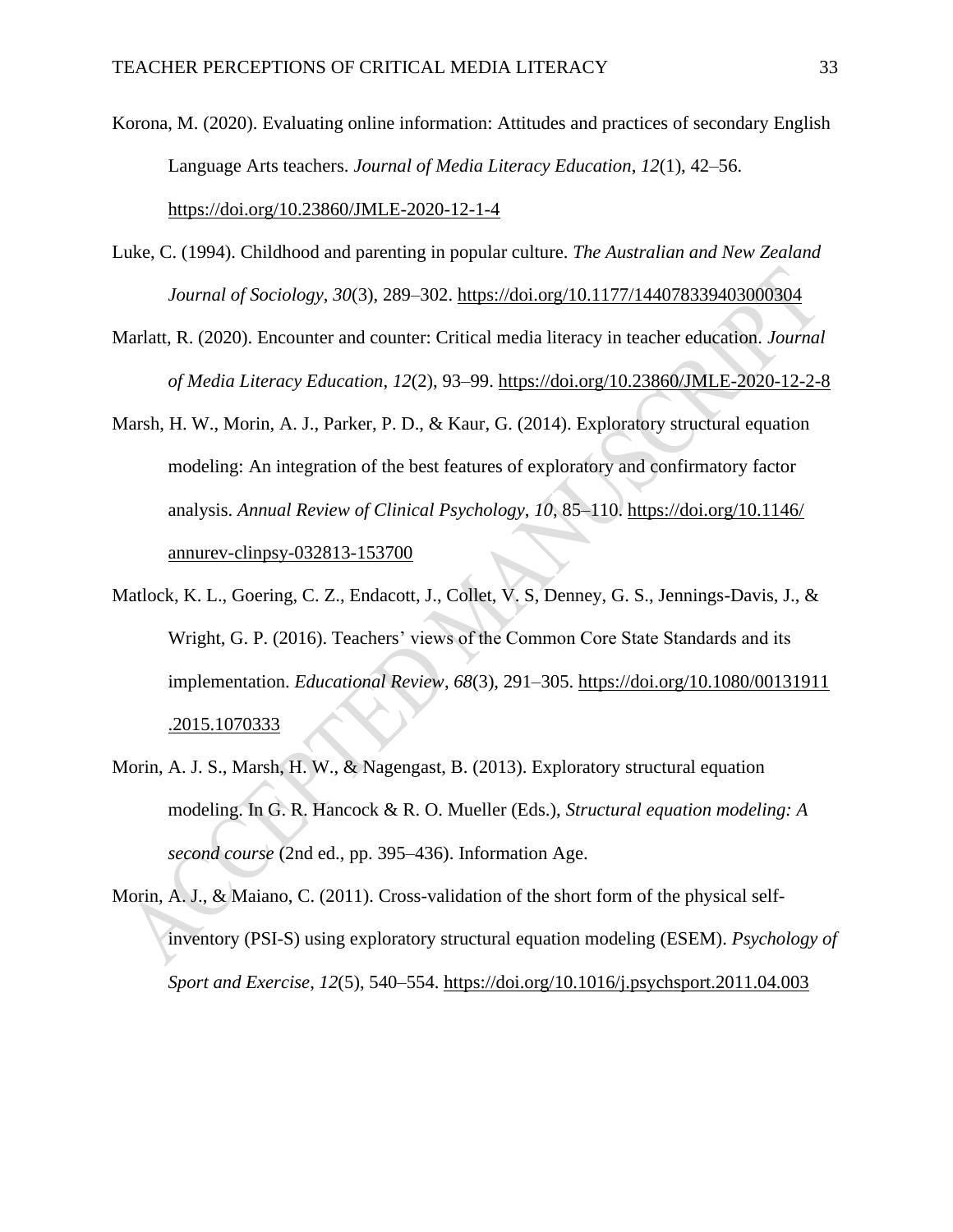- Nyhan, B. (2021). Why the backfire effect does not explain the durability of political misperceptions. *Proceedings of the National Academy of Sciences*, *118*(15), Article e1912440117. <https://doi.org/10.1073/pnas.1912440117>
- Robertson, L., & Hughes, J. M. (2011). Investigating preservice teachers' understandings of critical media literacy. *Language and Literacy*, *13*(2), 37–53. [https://doi.org/10.20360/](https://doi.org/10.20360/G22S35) [G22S35](https://doi.org/10.20360/G22S35)
- Scharrer, E. (2003). Making a case for media literacy in the curriculum: Outcomes and assessment. *Journal of Adolescent and Adult Literacy*, *46*(4), 354–358. <https://www.jstor.org/stable/40013592>
- Share, J., & Mamikonyan, T. (2020). Preparing English teachers with critical media literacy for the digital age. *Contemporary Issues in Technology and Teacher Education*, *20*(1), 37– 54. [https://citejournal.org/volume-20/issue-1-20/english-language-arts/](https://citejournal.org/volume-20/issue-1-20/english-language-arts/preparing-english) [preparing-english](https://citejournal.org/volume-20/issue-1-20/english-language-arts/preparing-english)
- Share, J., Mamikonyan, T., & Lopez, E. (2019). Critical media literacy in teacher education, theory, and practice. *Oxford Research Encyclopedia, Education*[.](https://doi.org/10.1093/acrefore/9780190264093.013.1404) <https://doi.org/10.1093/acrefore/9780190264093.013.1404>
- Silverblatt, A., Smith, A., Miller, D., Smith, J., & Brown, N. (2014). *Media literacy: Keys to interpreting media messages* (4th ed.). Praeger.

Singer, D. G., & Singer, J. L. (1998). Developing critical viewing skills and media literacy in children. *The Annals of the American Academy of Political and Social Science*, *557*(1), 164–179.<https://doi.org/10.1177/0002716298557000013>

Sparks, S. D. (2021, July 22). Reading on screen vs. print: New analysis thickens the plot on promoting comprehension. *Education Week.* [https://www.edweek.org/teaching-learning/](https://www.edweek.org/teaching-learning/reading-on-screen-vs-print-new-analysis-thickens-the-plot-on-promoting-comprehension/2021/07)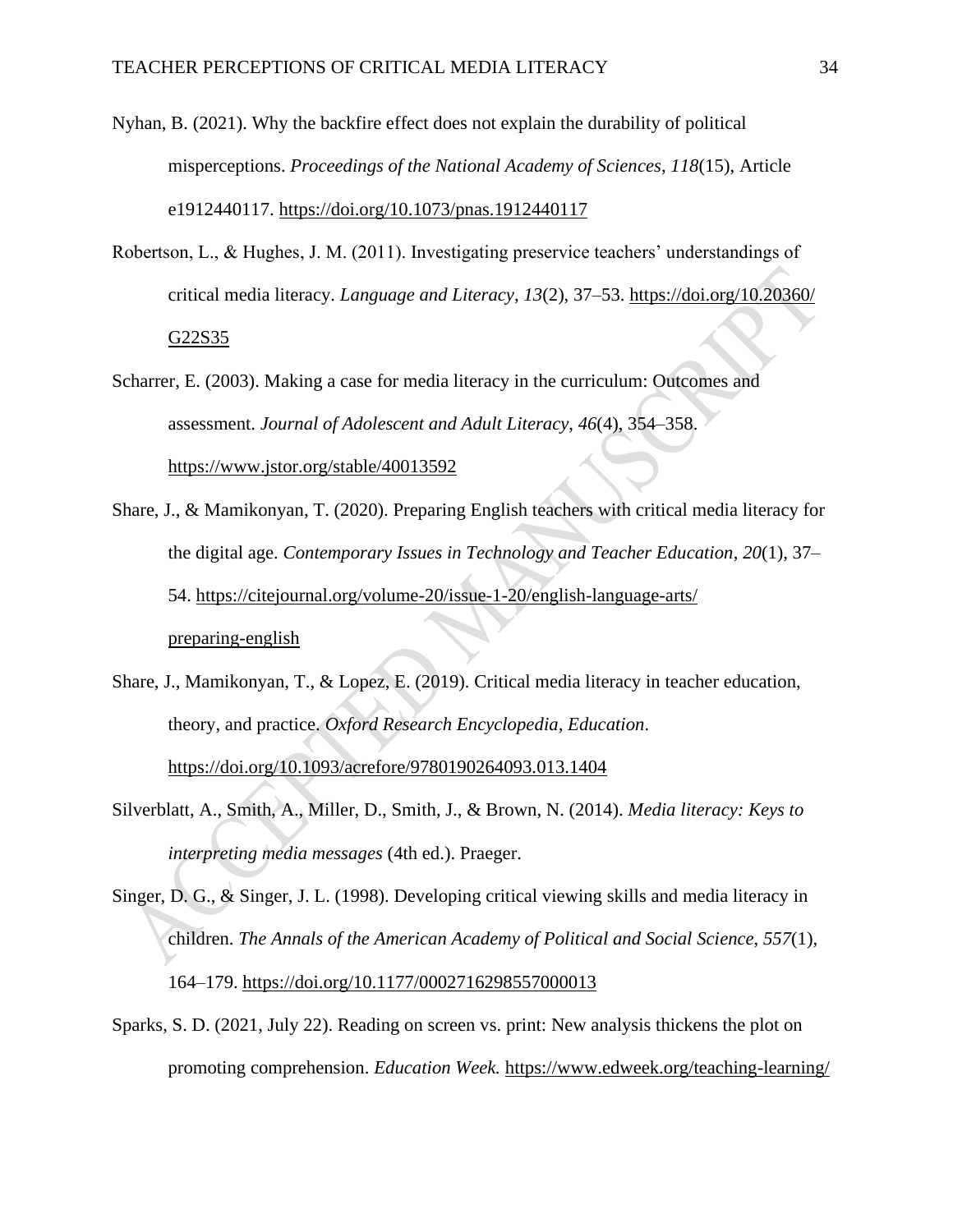[reading-on-screen-vs-print-new-analysis-thickens-the-plot-on-promoting-](https://www.edweek.org/teaching-learning/reading-on-screen-vs-print-new-analysis-thickens-the-plot-on-promoting-comprehension/2021/07)

[comprehension/2021/07](https://www.edweek.org/teaching-learning/reading-on-screen-vs-print-new-analysis-thickens-the-plot-on-promoting-comprehension/2021/07)

Thevenin, B. (2020). Dark ride: Disneyland. Using educational games for critical media literacy education. *Journal of Media Literacy Education*, *12*(1), 100–122[.](https://doi.org/10.23860/JMLE-2020-12-1-8)

<https://doi.org/10.23860/JMLE-2020-12-1-8>

- Thoman, E. (1999). Media literacy education can address the problem of media violence. In B. Leone (Ed.), *Media violence: Opposing viewpoints* (pp. 131–136). Greenhaven Press.
- Torres, M., & Mercado, M. (2006). The need for critical media literacy in teacher education core curricula. *Educational Studies*, *39*(3), 260–282. [https://doi.org/10.1207/s15326993](https://doi.org/10.1207/s15326993es3903_5) [es3903\\_5](https://doi.org/10.1207/s15326993es3903_5)
- U.S. Census Bureau. (2013, April 17). *Census regions and divisions of the United States*. [https://www2.census.gov/geo/pdfs/maps-data/maps/reference/us\\_regdiv.pdf](https://www2.census.gov/geo/pdfs/maps-data/maps/reference/us_regdiv.pdf)
- Vasquez, V. M., Janks, H., & Comber, B. (2019). Critical literacy as a way of being and doing. *Language Arts*, *96*(5), 300–311.<https://library.ncte.org/journals/la/issues/v96-5/30093>
- Whitley, R. (2021). *Men's issues and men's mental health: An introductory primer*. Springer. <https://doi.org/10.1007/978-3-030-86320-3>
- Xiao, X., Su, Y., & Lee, D. K. L. (2021). Who consumes new media content more wisely? Examining personality factors, SNS use, and new media literacy in the era of misinformation. *Social Media+ Society*, *7*(1), 1–12. [https://doi.org/10.1177/2056305](https://doi.org/10.1177/2056305121990635) [121990635](https://doi.org/10.1177/2056305121990635)
- Yu, C., & Muthén, B. (2002, April 1–5). *Evaluation of model fit indices for latent variable models with categorical and continuous outcomes* [Conference session]. American